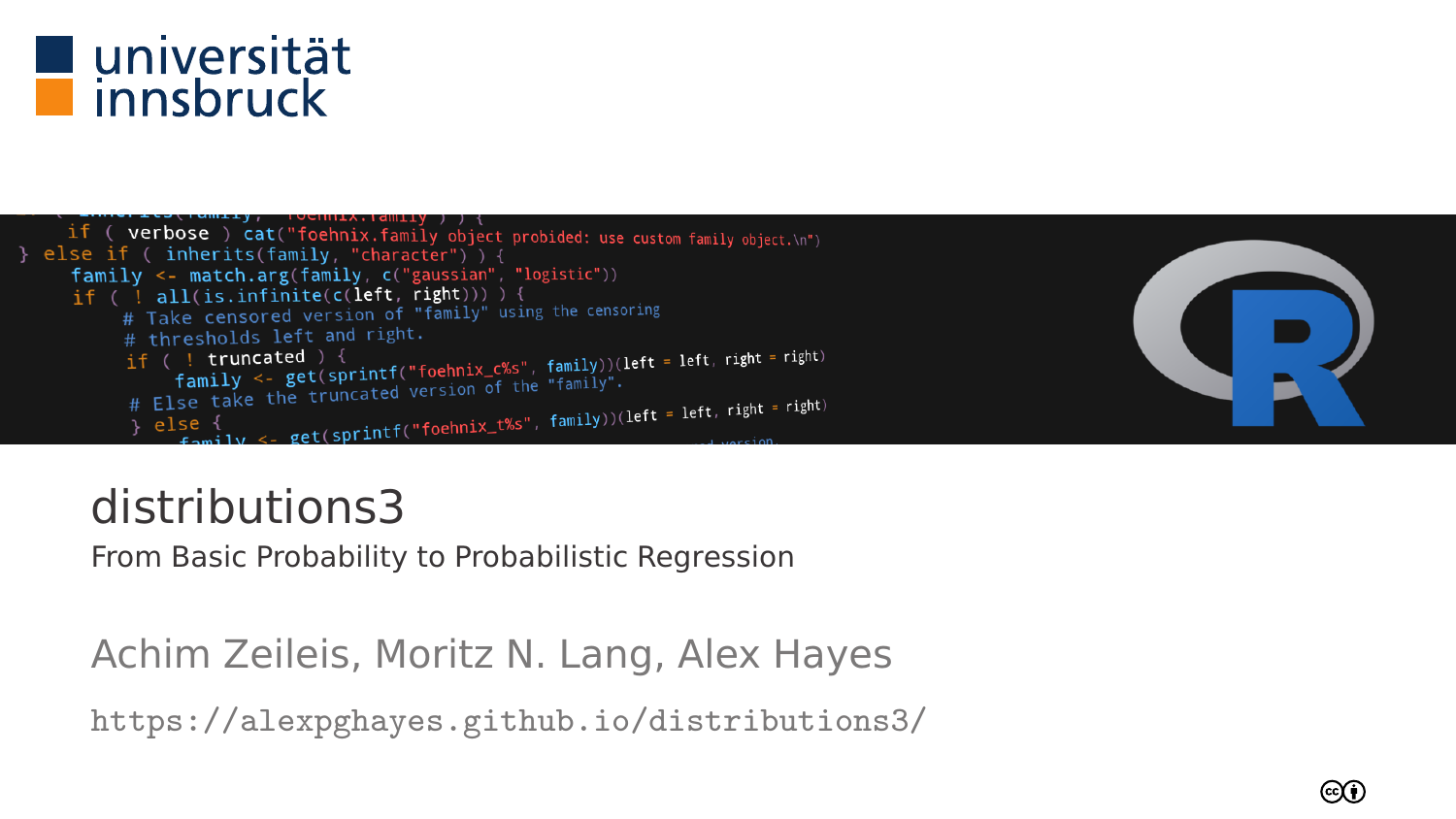### Background

**distributions3:** Probability distributions as S3 objects.

- Started by Alex Hayes in 2019.
- Early contributions from Ralph Moller-Trane, Daniel Jordan, Paul Northrop, . . .
- Geared towards introductory statistics courses.
- Beginner-friendly, well-documented, and lightweight interface.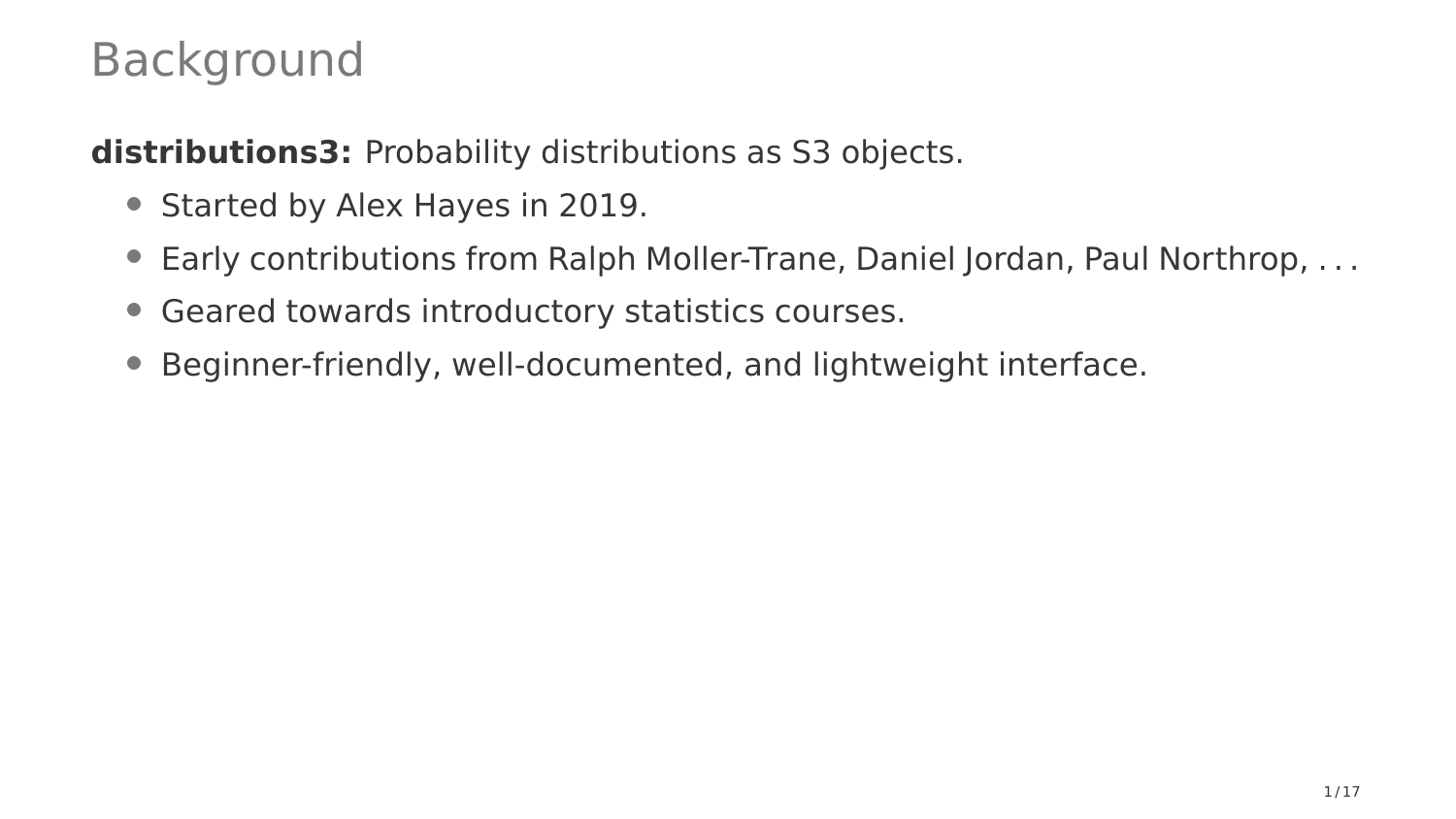### Background

**distributions3:** Probability distributions as S3 objects.

- Started by Alex Hayes in 2019.
- Early contributions from Ralph Moller-Trane, Daniel Jordan, Paul Northrop, . . .
- Geared towards introductory statistics courses.
- Beginner-friendly, well-documented, and lightweight interface.

### **Recently:**

- Contributions from Moritz N. Lang and Achim Zeileis.
- Extension to vectors of distributions (of the same class).
- Extract probability distributions from models:  $lm()$ ,  $glm()$ ,  $arma()$ , ...
- Infrastructure for assessing goodness of fit in *topmodels* package.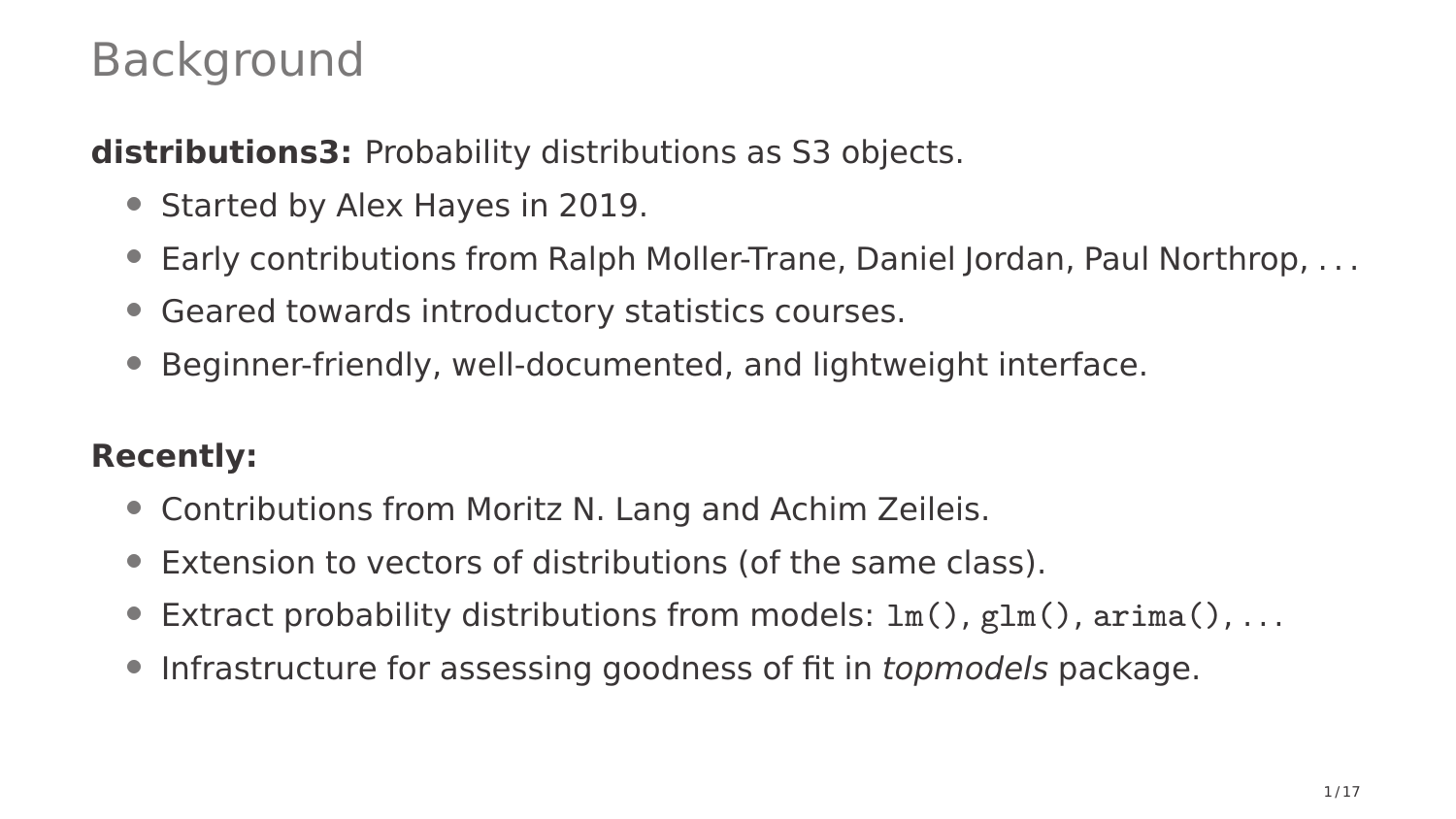**Class constructors:** For many distributions, e.g., Normal(), Poisson(), . . .

**S3 objects:** Distributions are essentially data frames of parameters.

**Methods:** For standard tasks, e.g., mean(), quantile(), cdf(), random(), ...

**Under the hood:** Rely on the usual  $d/p/q/r$  distribution functions.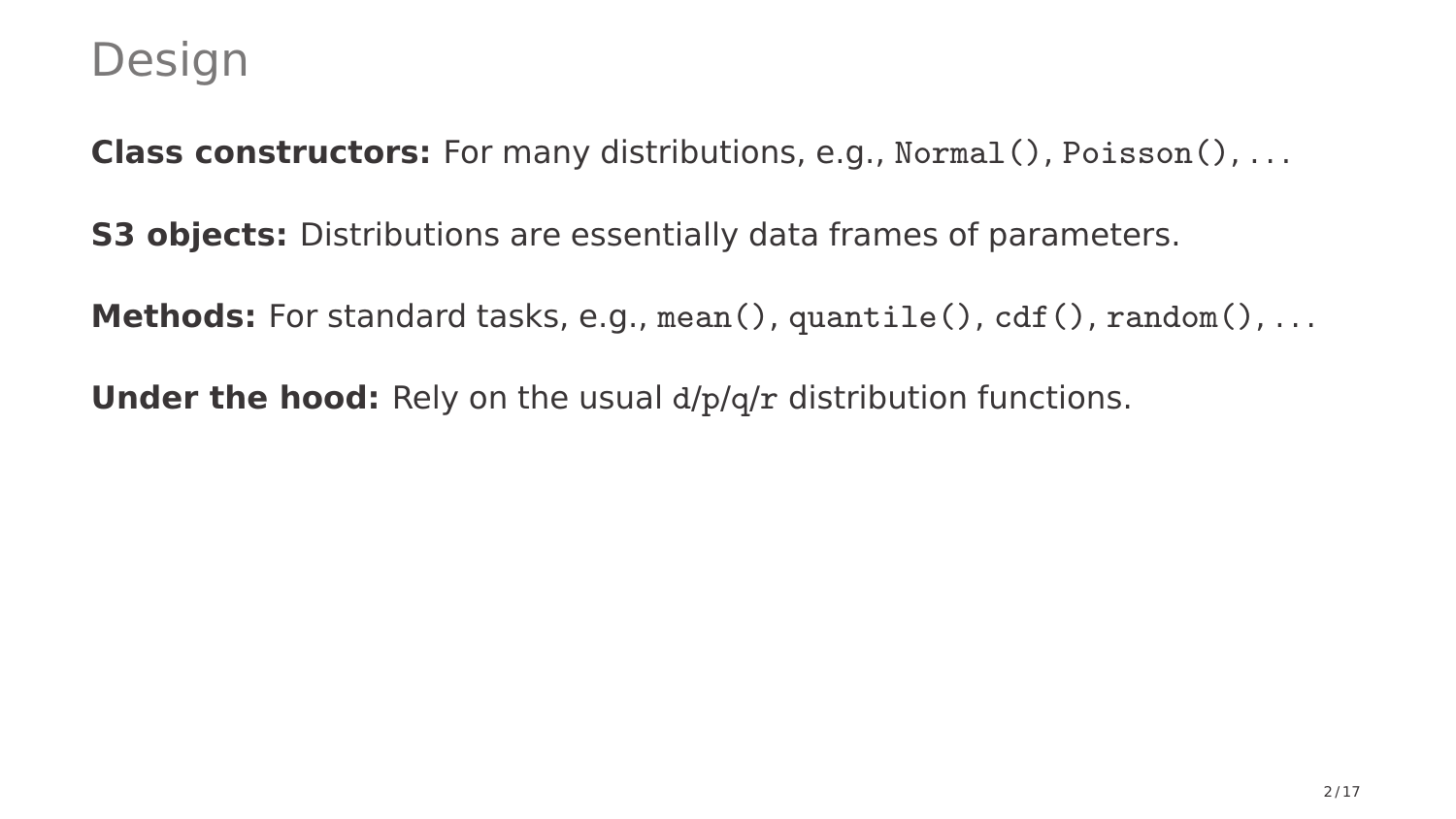**Illustration:** Poisson as classic distribution for count data.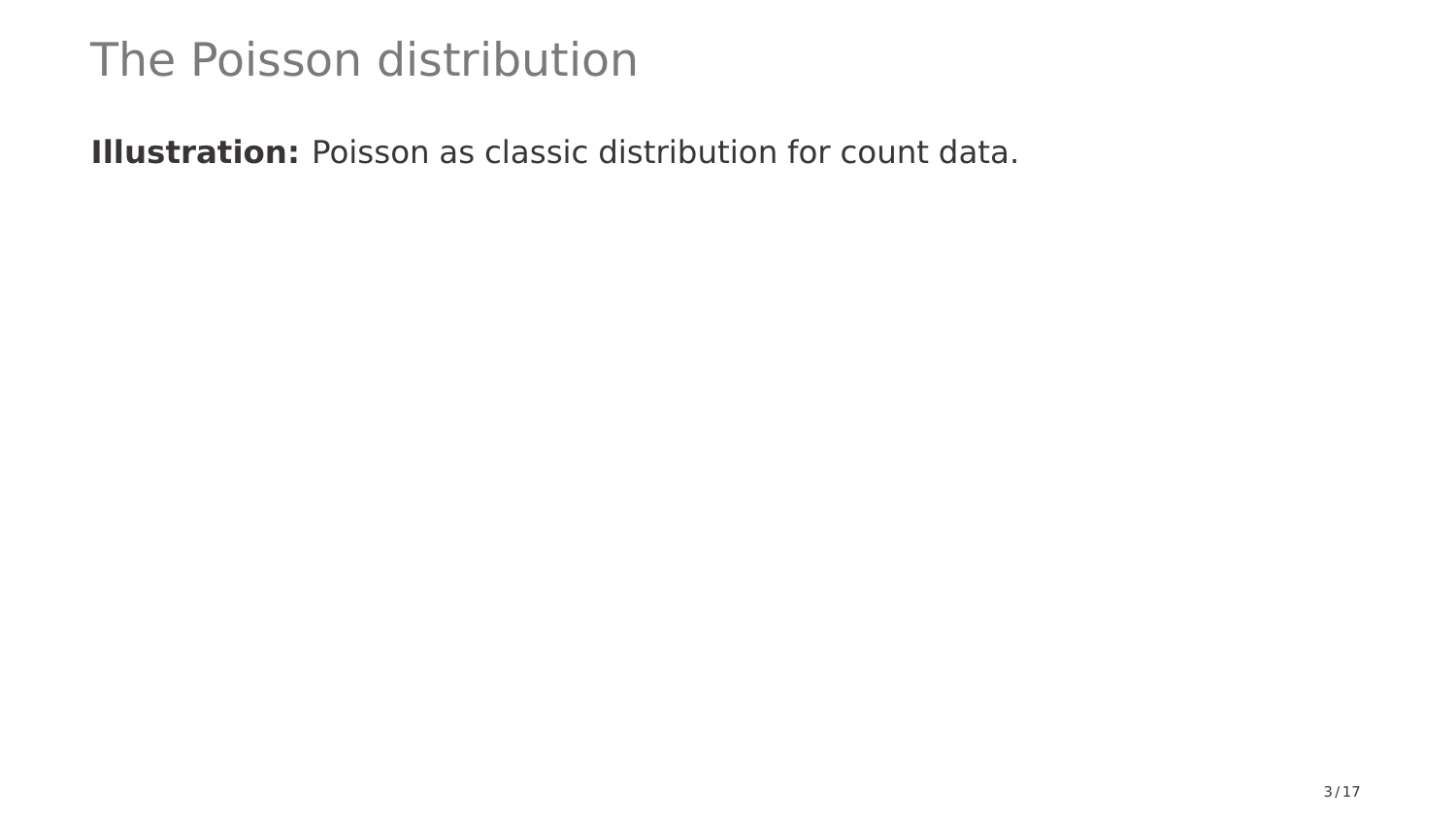**Illustration:** Poisson as classic distribution for count data.

**Probability mass function:** For  $y \in \{0, 1, 2, \dots\}$  and parameter  $\lambda > 0$ .

$$
Pr(Y = y) = \frac{\exp(-\lambda) \cdot \lambda^{y}}{y!}.
$$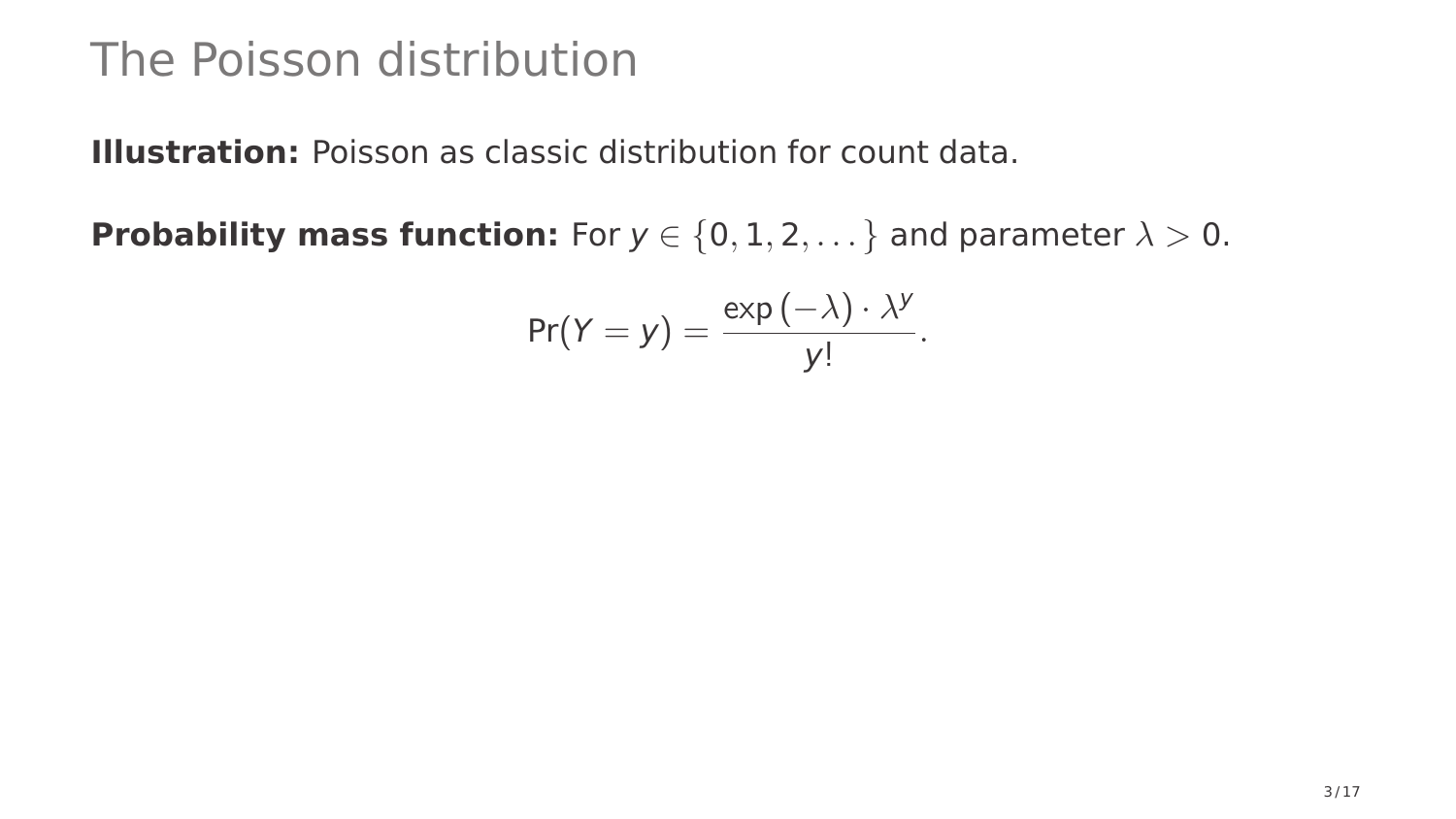**Illustration:** Poisson as classic distribution for count data.

**Probability mass function:** For  $y \in \{0, 1, 2, \ldots\}$  and parameter  $\lambda > 0$ .

$$
Pr(Y = y) = \frac{exp(-\lambda) \cdot \lambda^{y}}{y!}.
$$

```
Example: Y \sim Poisson(\lambda = 1.5).
```

```
R> library("distributions3")
R > Y \leftarrow Poisson(lambda = 1.5)R> print(Y)
[1] "Poisson distribution (lambda = 1.5)"
R > pdf(Y, 0:5)[1] 0.22313 0.33470 0.25102 0.12551 0.04707 0.01412
```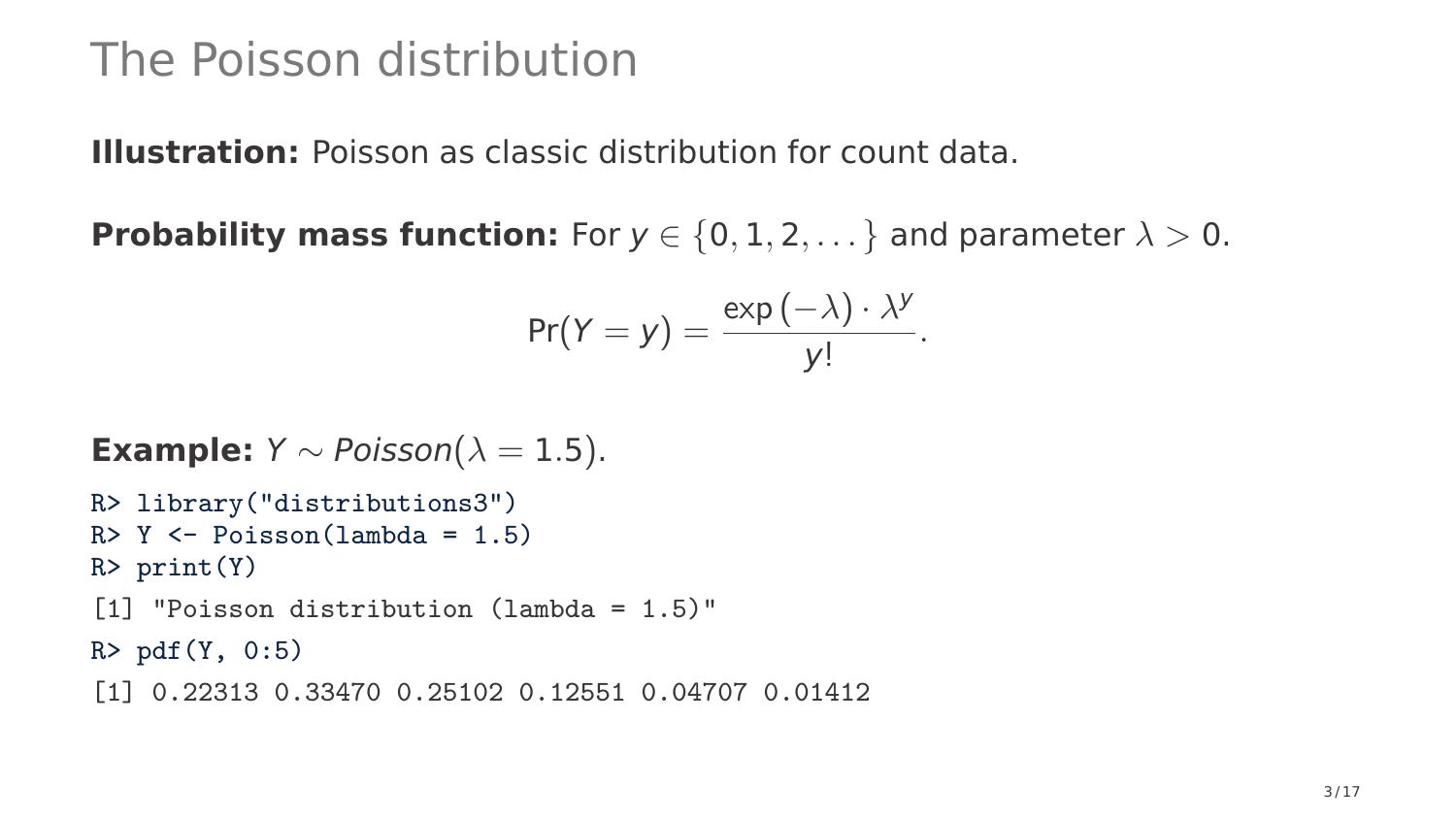### **Moments:**

R> mean(Y) [1] 1.5 R> variance(Y) [1] 1.5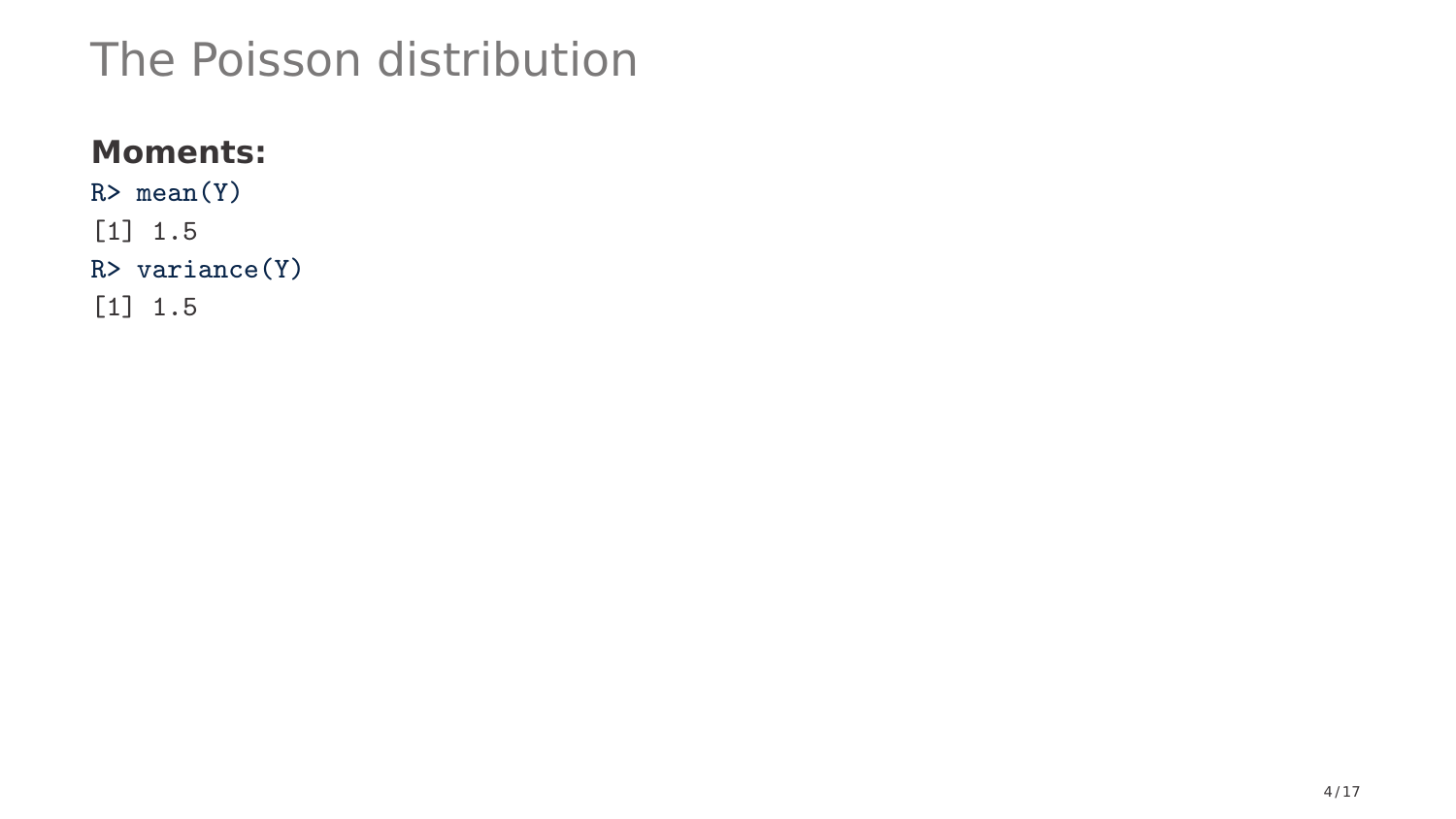### **Moments:**

 $R > mean(Y)$ [1] 1.5 R> variance(Y) [1] 1.5

### **Cumulative probabilities and quantiles:**

```
R> cdf(Y, 0:5)
[1] 0.2231 0.5578 0.8088 0.9344 0.9814 0.9955
R> quantile(Y, c(0.1, 0.5, 0.9))
[1] 0 1 3
```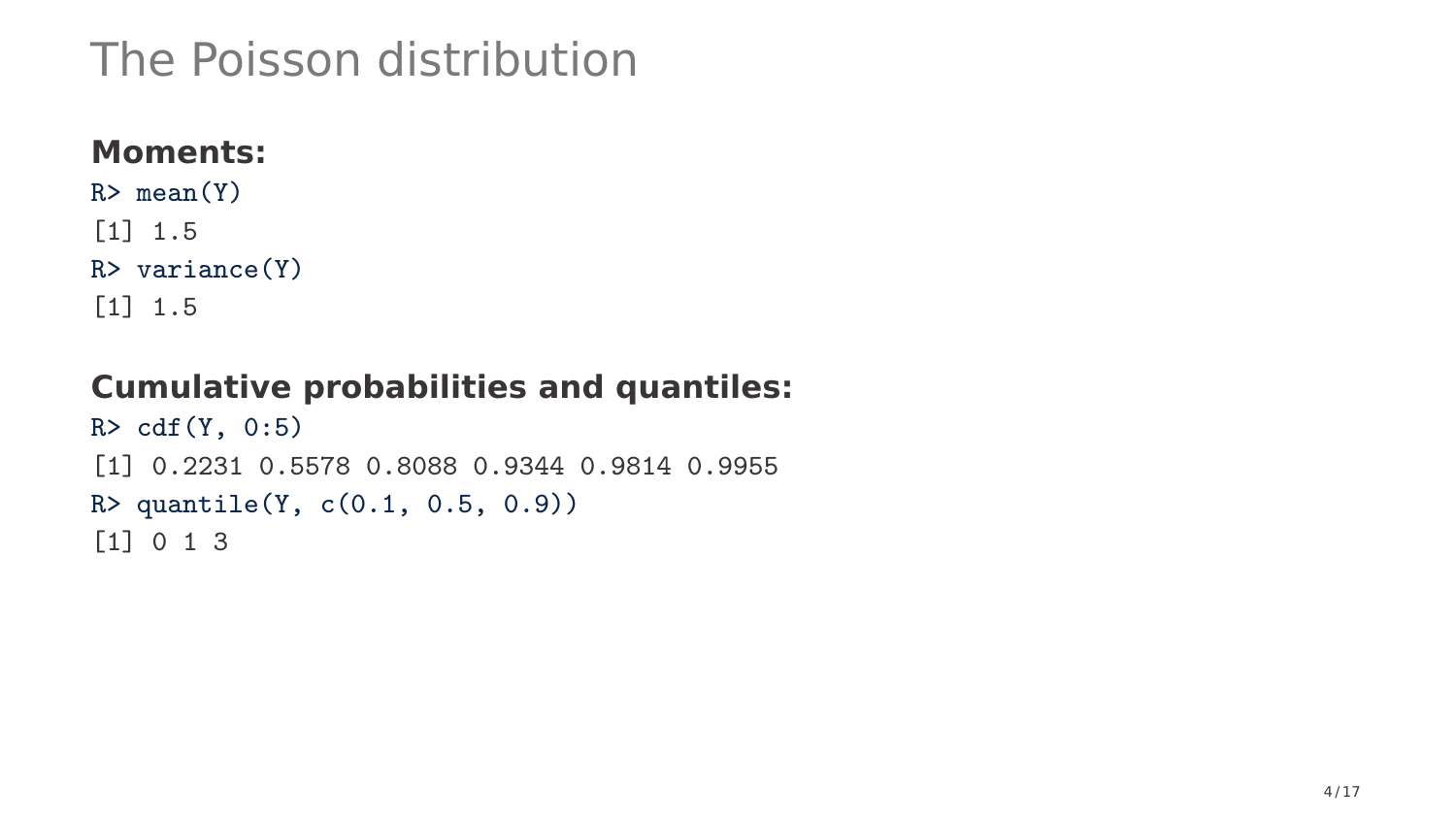### **Moments:**

 $R > mean(Y)$ [1] 1.5 R> variance(Y) [1] 1.5

### **Cumulative probabilities and quantiles:**

R> cdf(Y, 0:5) [1] 0.2231 0.5578 0.8088 0.9344 0.9814 0.9955 R> quantile(Y, c(0.1, 0.5, 0.9)) [1] 0 1 3

#### **Random numbers:**

R> set.seed(0)  $R >$  random $(Y, 5)$ [1] 3 1 1 2 3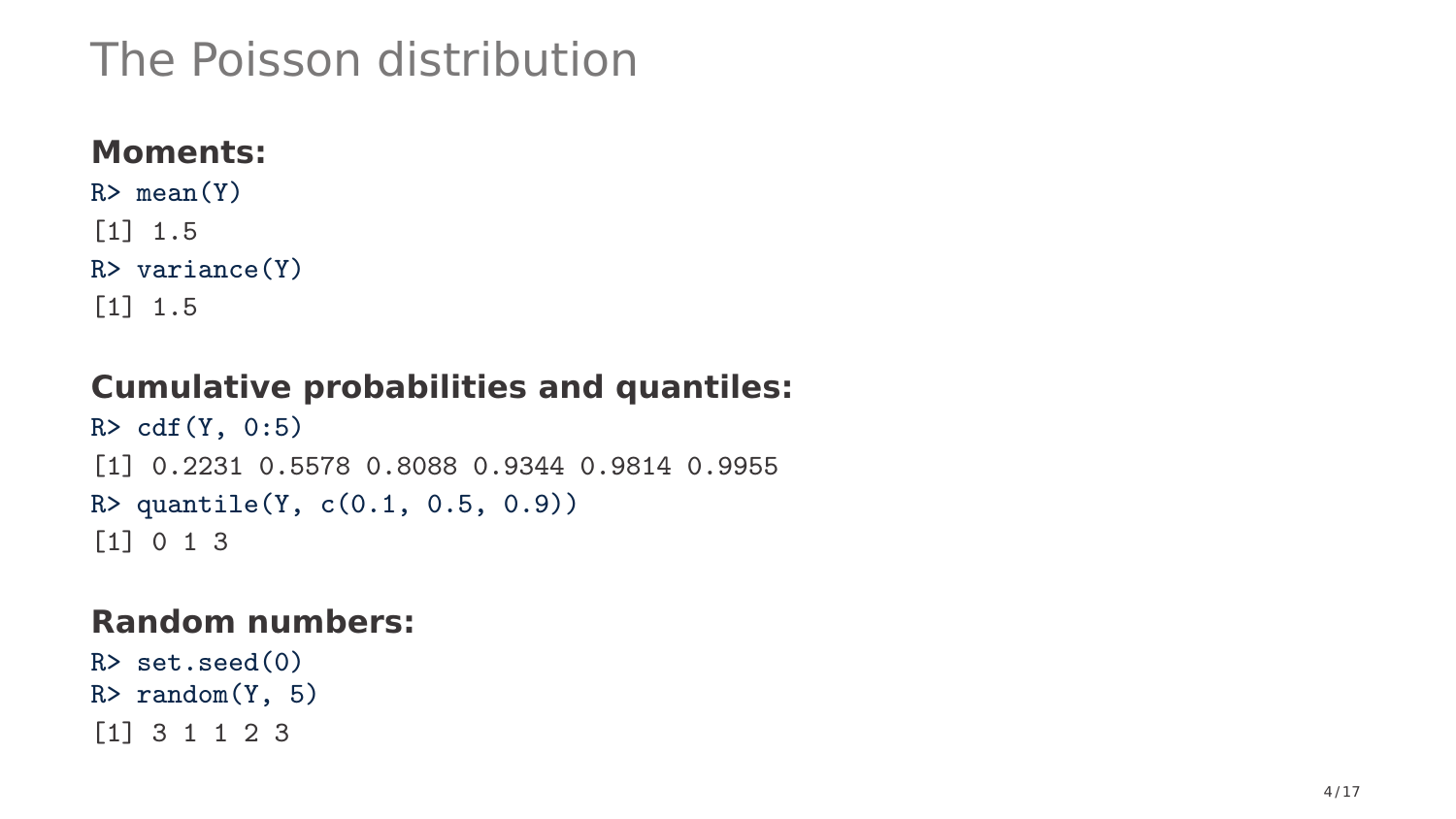**Illustration:** Goals scored by the two teams in all 64 matches.

**Covariates:** Basic match information and prediction of team (log-)abilities.

```
R> data("FIFA2018", package = "distributions3")
R> head(FIFA2018)
 goals team match type stage logability difference
1 5 RUS 1 A group 0.1531 0.8638
2 0 KSA 1 A group -0.7108 -0.8638
3 0 EGY 2 A group -0.2066 -0.4438
4 1 URU 2 A group 0.2372 0.4438
5 3 RUS 3 A group 0.1531 0.3597
    6 1 EGY 3 A group -0.2066 -0.3597
```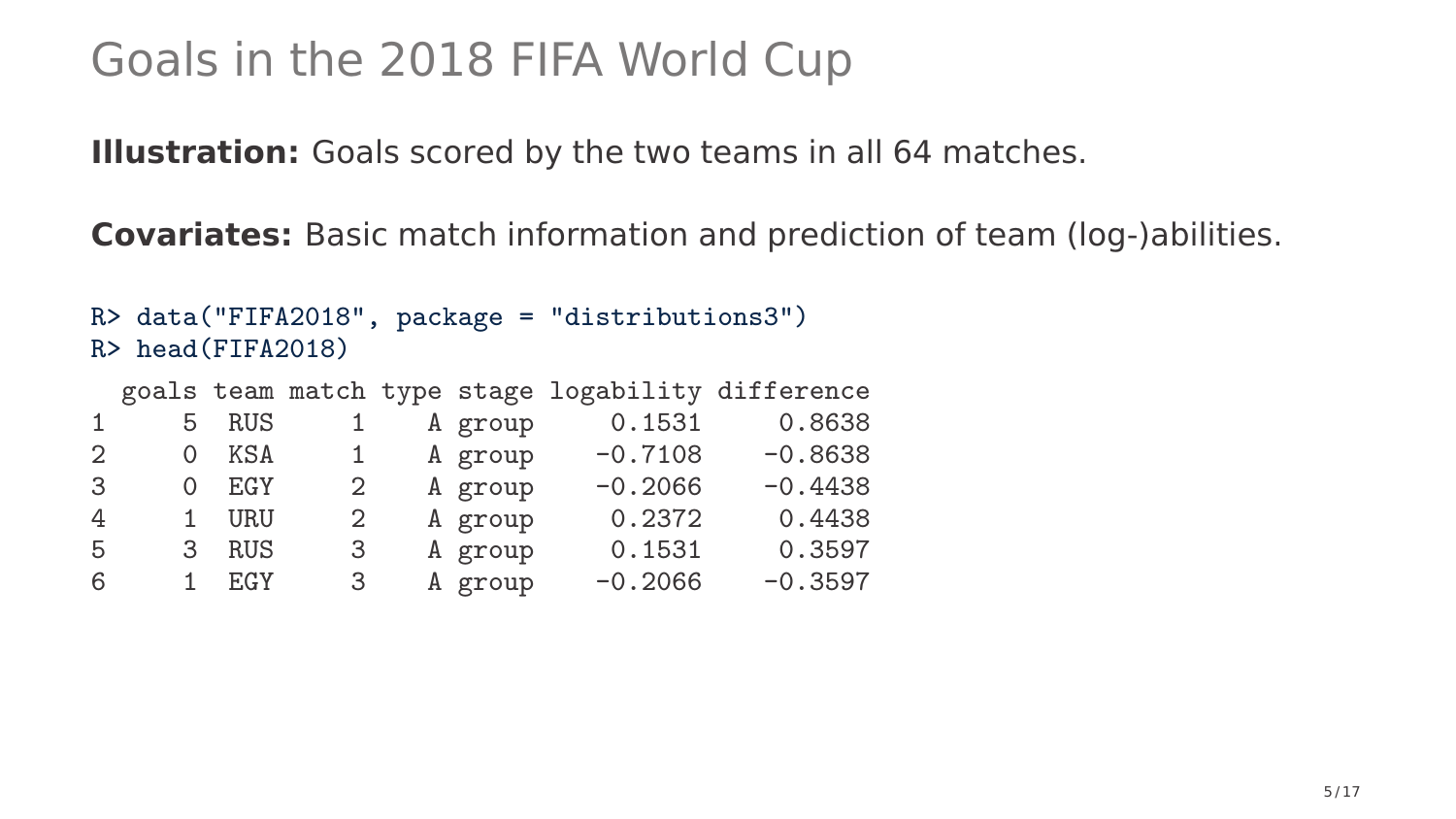### **Basic fitted distribution:**

```
R> p_const <- Poisson(lambda = mean(FIFA2018$goals))
R> p_const
[1] "Poisson distribution (lambda = 1.3)"
```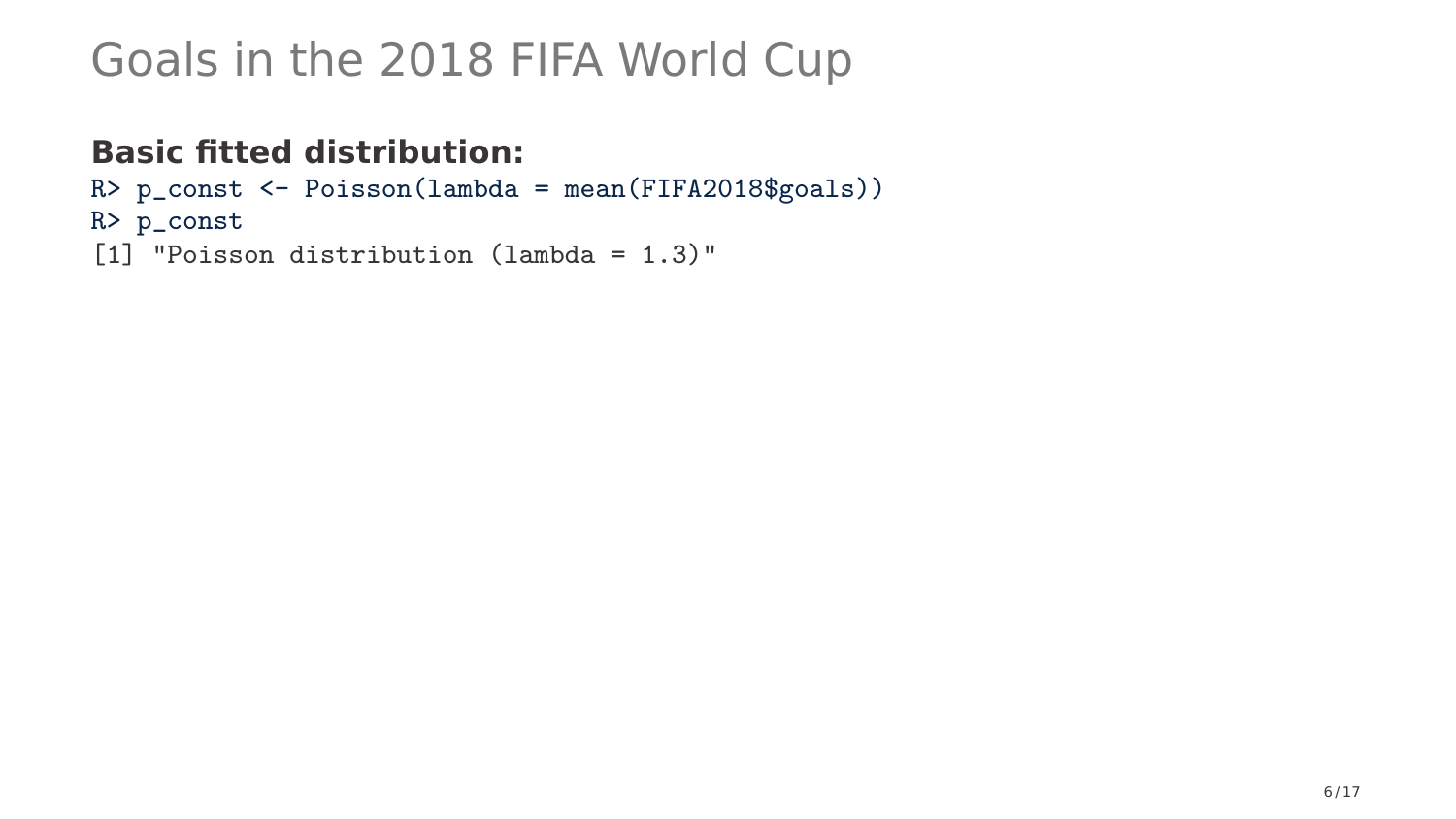### **Basic fitted distribution:**

```
R> p_const <- Poisson(lambda = mean(FIFA2018$goals))
R> p_const
[1] "Poisson distribution (lambda = 1.3)"
```
#### **Alternatively:**

```
R> p_const <- fit_mle(Poisson(lambda = 1), FIFA2018$goals)
```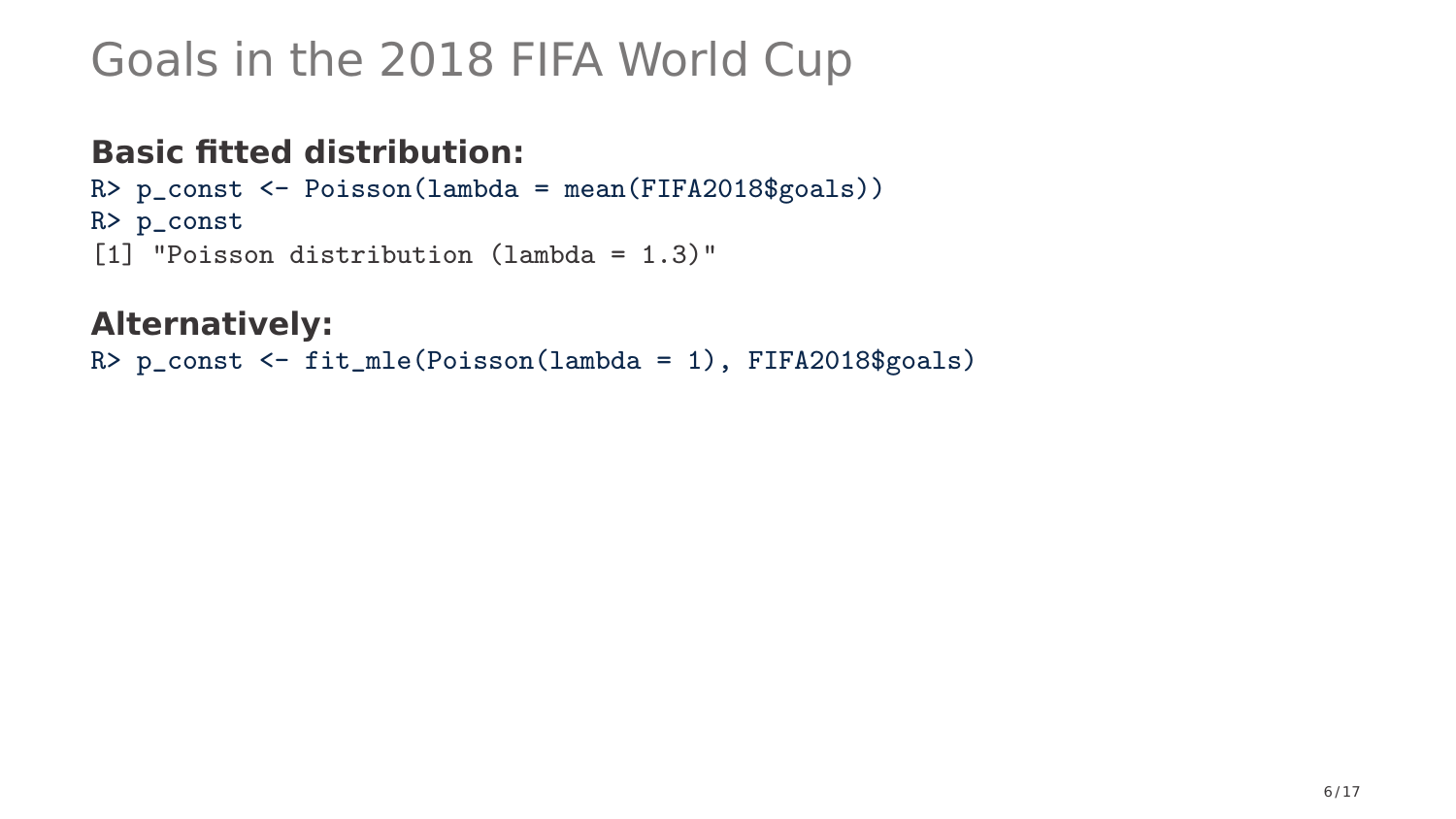### **Basic fitted distribution:**

```
R> p_const <- Poisson(lambda = mean(FIFA2018$goals))
R> p_const
[1] "Poisson distribution (lambda = 1.3)"
```
#### **Alternatively:**

R> p\_const <- fit\_mle(Poisson(lambda = 1), FIFA2018\$goals)

**Observed and expected frequencies:**

```
R> observed <- proportions(table(FIFA2018$goals))
R> expected \leq pdf(p_const, 0:6)
```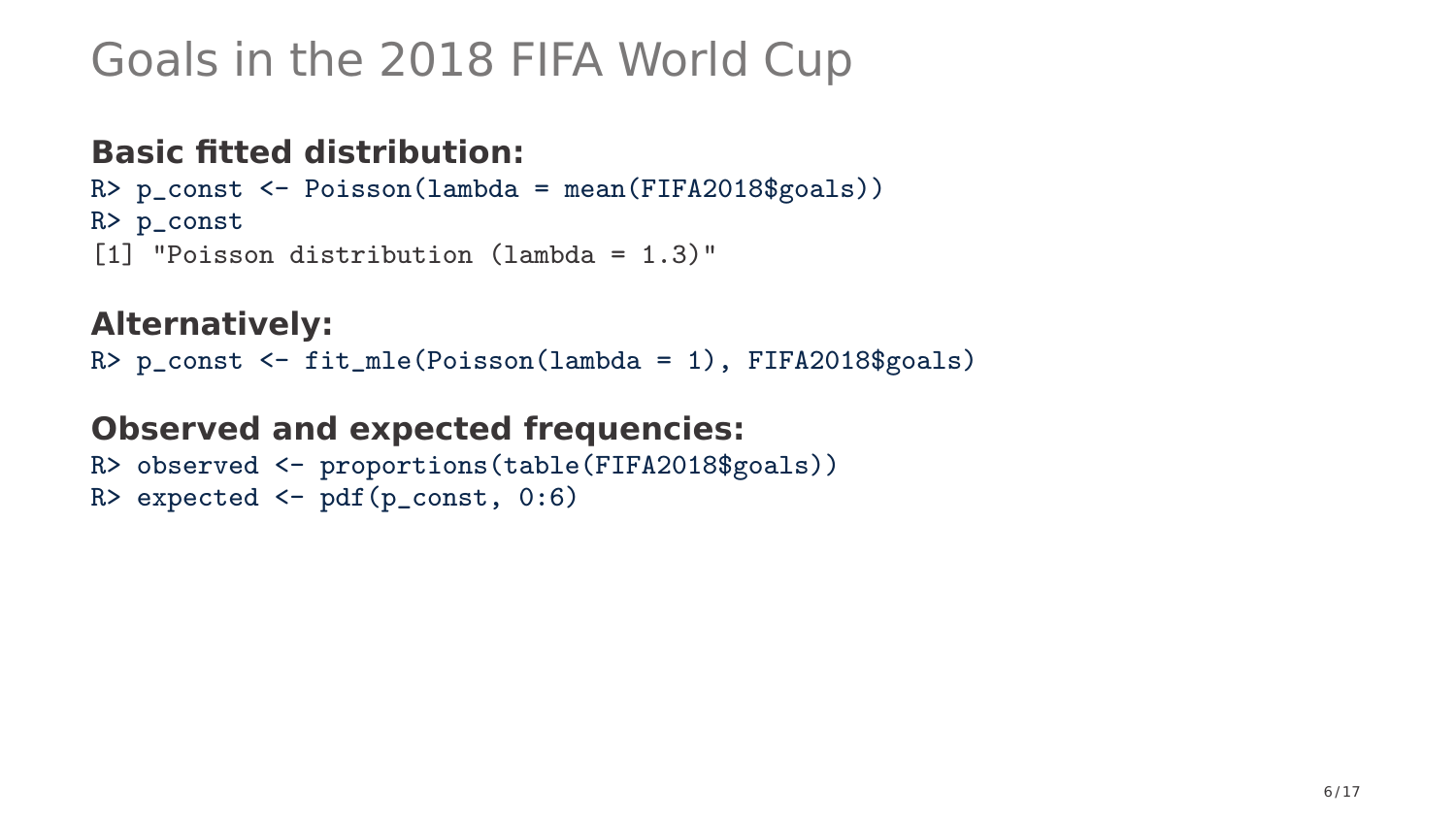### **Basic fitted distribution:**

```
R> p_const <- Poisson(lambda = mean(FIFA2018$goals))
R> p_const
[1] "Poisson distribution (lambda = 1.3)"
```
#### **Alternatively:**

R> p\_const <- fit\_mle(Poisson(lambda = 1), FIFA2018\$goals)

#### **Observed and expected frequencies:**

```
R> observed <- proportions(table(FIFA2018$goals))
R> expected \leq pdf(p_const, 0:6)
```
#### **Comparison:**

```
R> tab <- 100 * rbind(observed, expected)
R> tab
```
0 1 2 3 4 5 6 observed 25.78 37.50 25.00 7.812 1.562 1.5625 0.7812 expected 27.34 35.45 22.99 9.938 3.222 0.8358 0.1806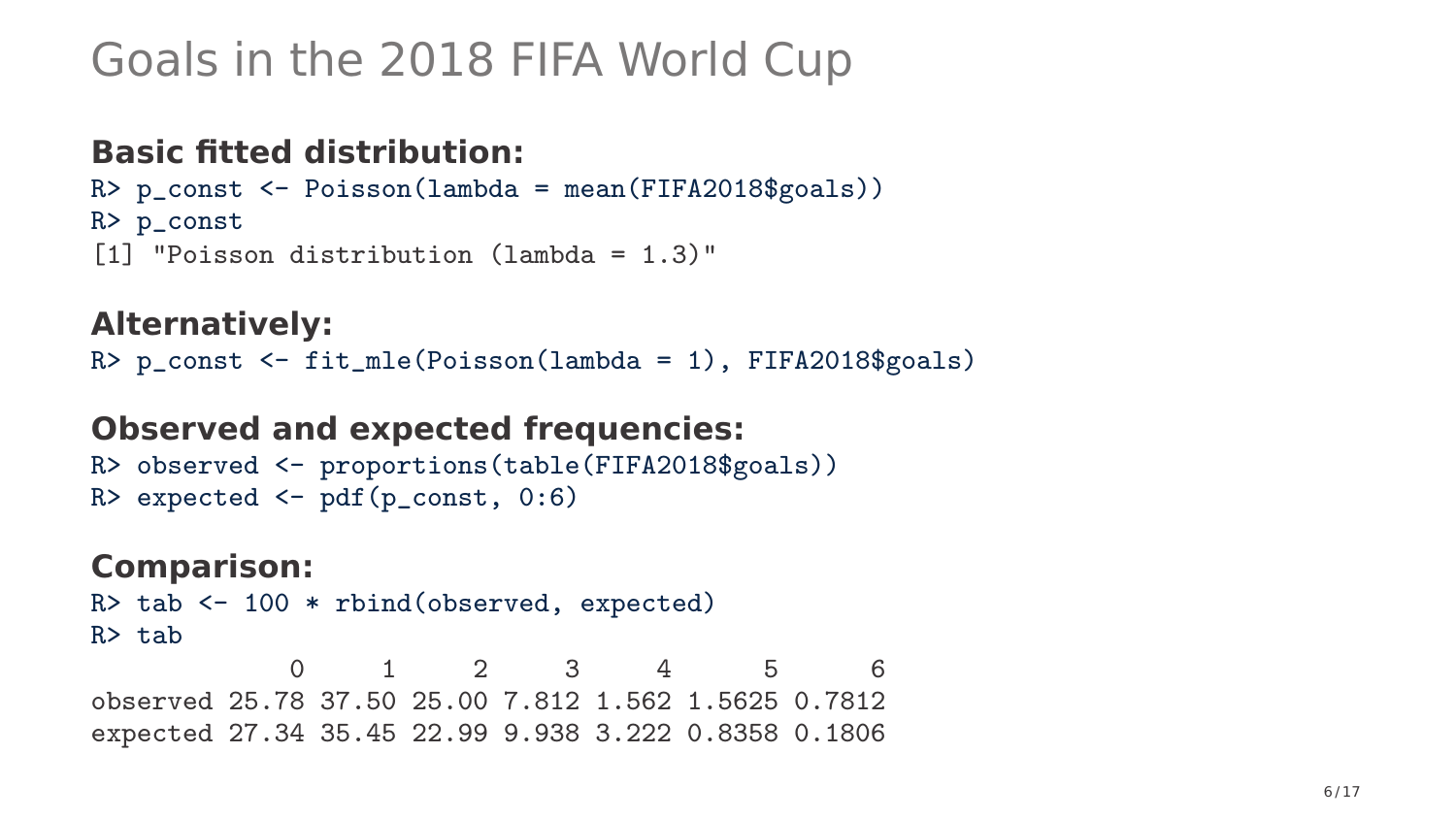R> barplot(tab, beside = TRUE)

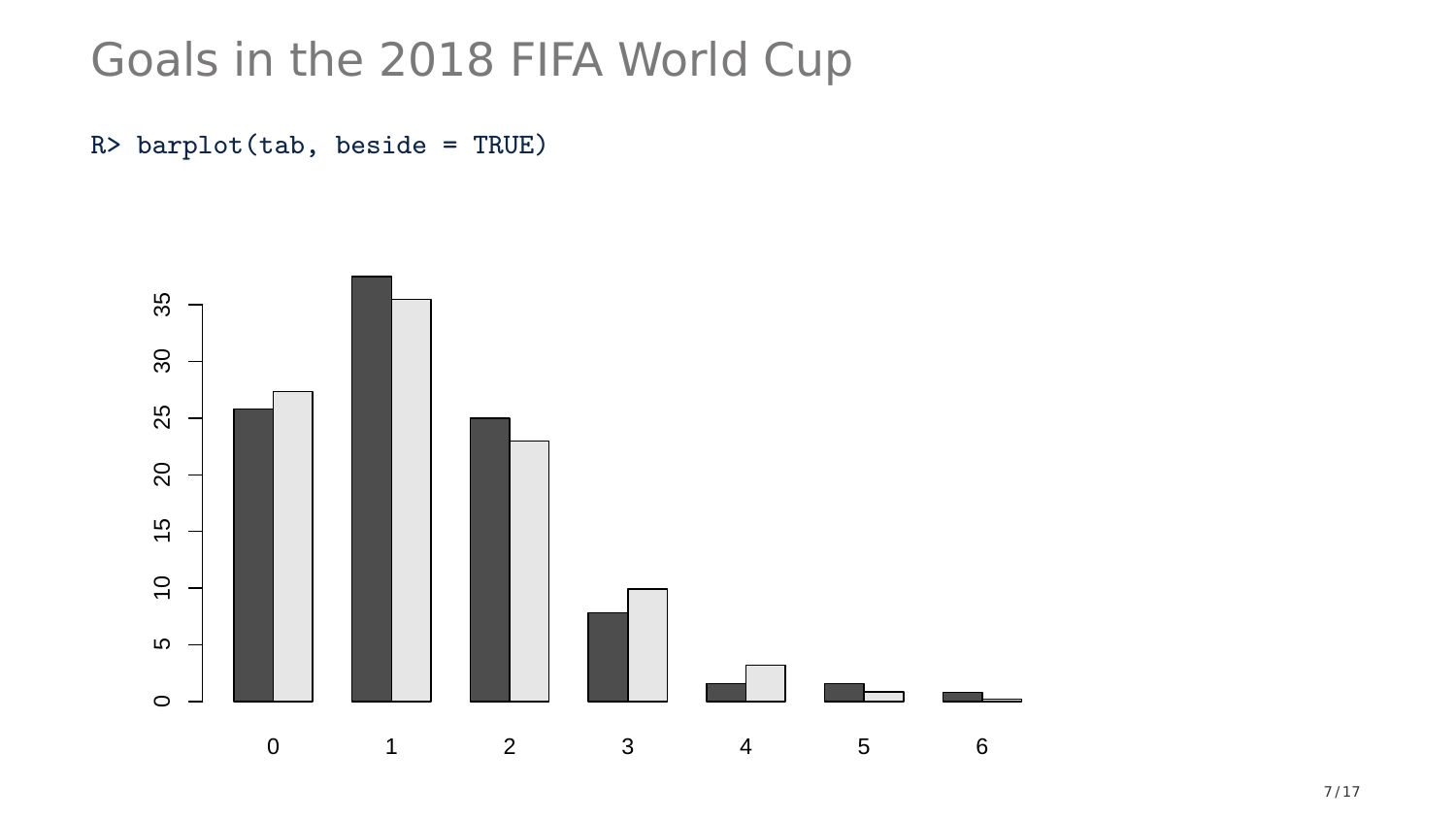**Extension:** Poisson generalized linear model (with log link).

**Regression:** Number of goals per team explained by ability difference (based on bookmakers odds).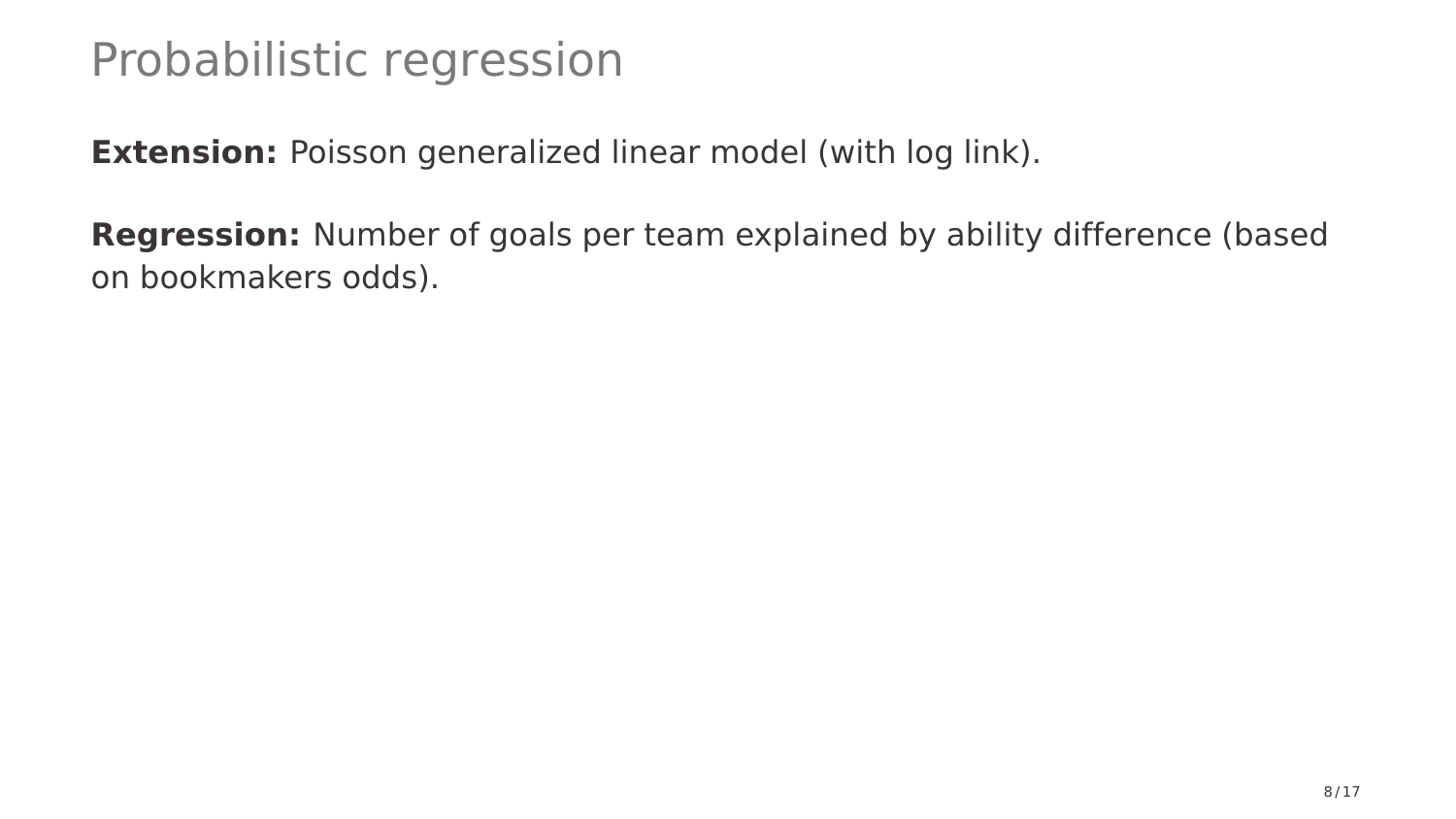**Extension:** Poisson generalized linear model (with log link).

**Regression:** Number of goals per team explained by ability difference (based on bookmakers odds).

```
R> m <- glm(goals \tilde{}} difference, data = FIFA2018, family = poisson)
R> lmtest::coeftest(m)
z test of coefficients:
           Estimate Std. Error z value Pr(>|z|)
(Intercept) 0.2127 0.0813 2.62 0.0088 **
difference 0.4134 0.1058 3.91 9.3e-05 ***
---
Signif. codes: 0 '***' 0.001 '**' 0.01 '*' 0.05 '.' 0.1 ' ' 1
```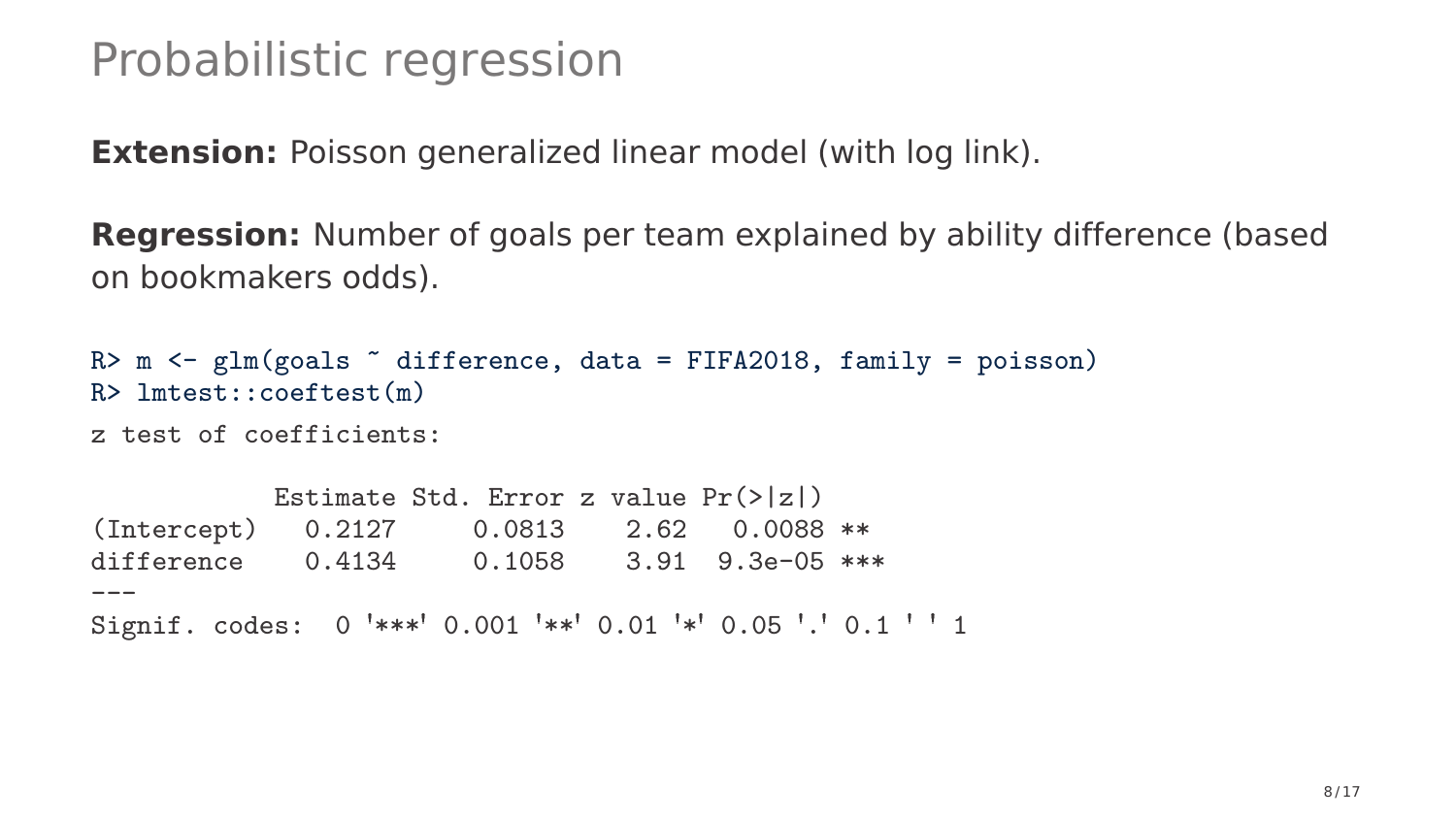### **Fitted probability distributions:**

```
R> p_reg <- Poisson(lambda = fitted(m))
R> length(p_reg)
[1] 128
R> head(p_reg)
                              1 2
"Poisson distribution (lambda = 1.768)" "Poisson distribution (lambda = 0.866)"
                              3 \overline{4}"Poisson distribution (lambda = 1.030)" "Poisson distribution (lambda = 1.486)"
                              5<sub>6</sub>"Poisson distribution (lambda = 1.435)" "Poisson distribution (lambda = 1.066)"
```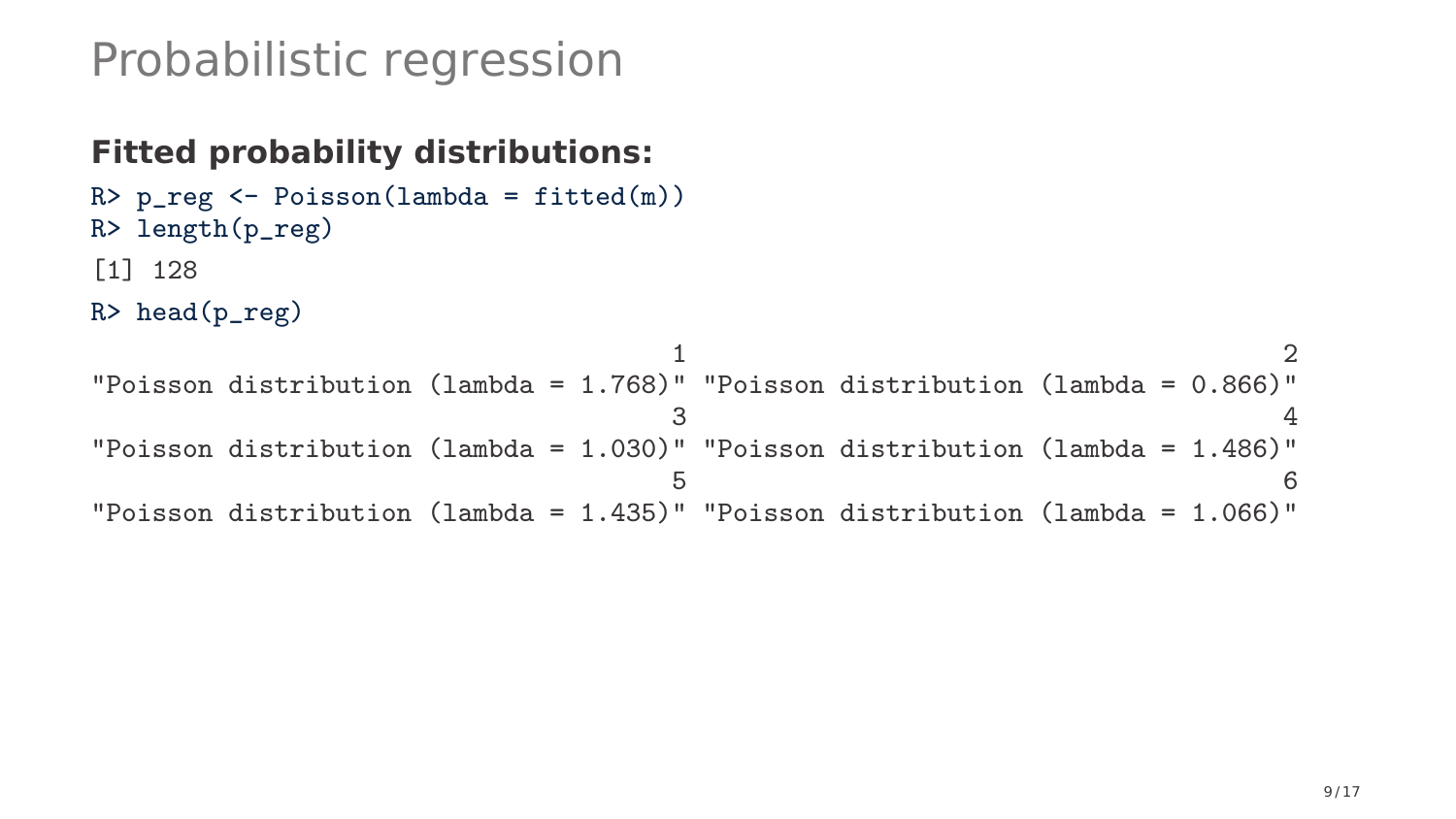### **Fitted probability distributions:**

```
R> p_reg <- Poisson(lambda = fitted(m))
R> length(p_reg)
[1] 128
R> head(p_reg)
```

```
1 2
"Poisson distribution (lambda = 1.768)" "Poisson distribution (lambda = 0.866)"
                            3 \overline{4}"Poisson distribution (lambda = 1.030)" "Poisson distribution (lambda = 1.486)"
                            5<sub>6</sub>"Poisson distribution (lambda = 1.435)" "Poisson distribution (lambda = 1.066)"
```
#### **Convenience function:**

 $R$ > p\_reg  $\leftarrow$  prodist $(m)$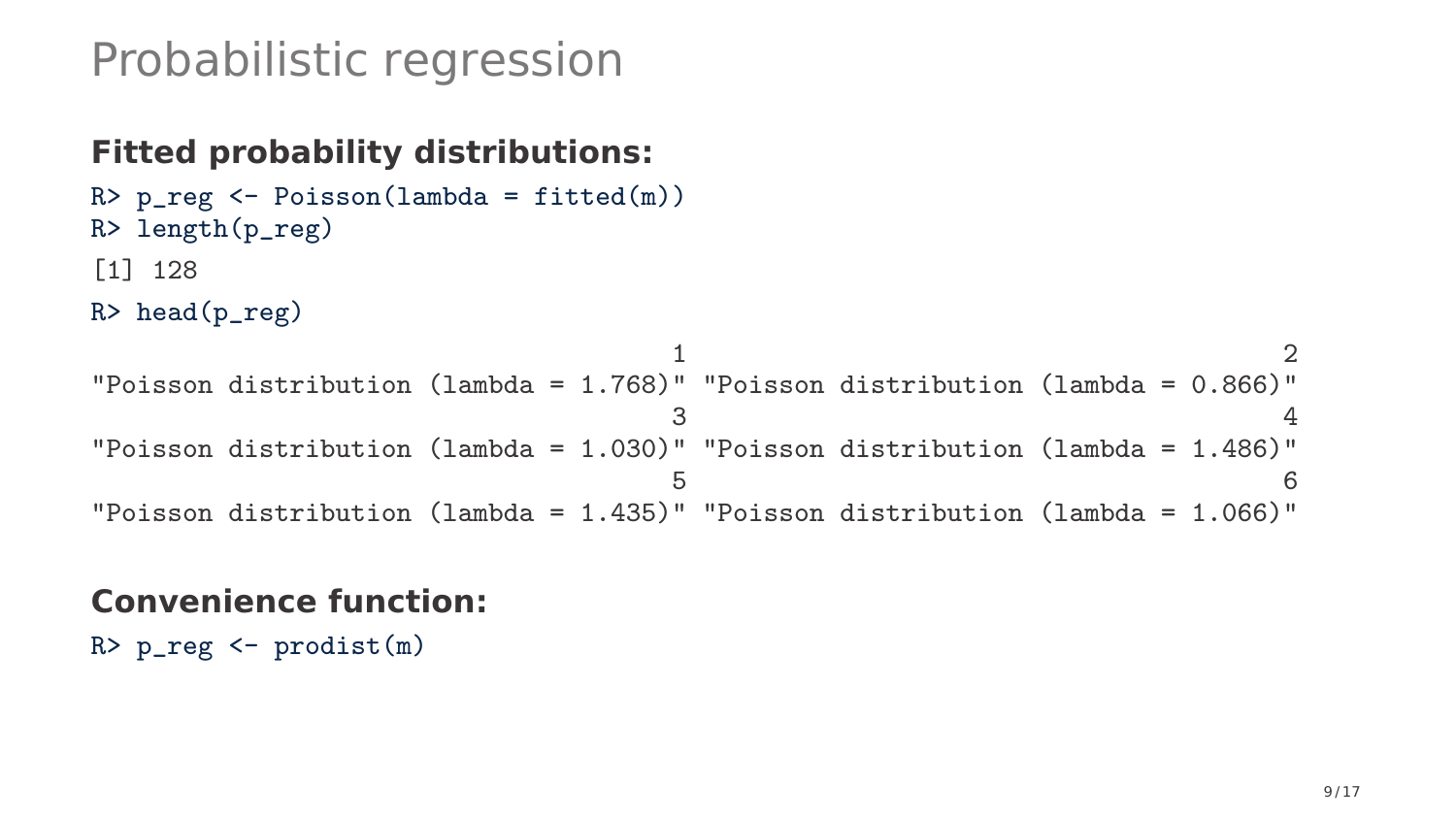**Opportunities:** Unification and simplification of many computations.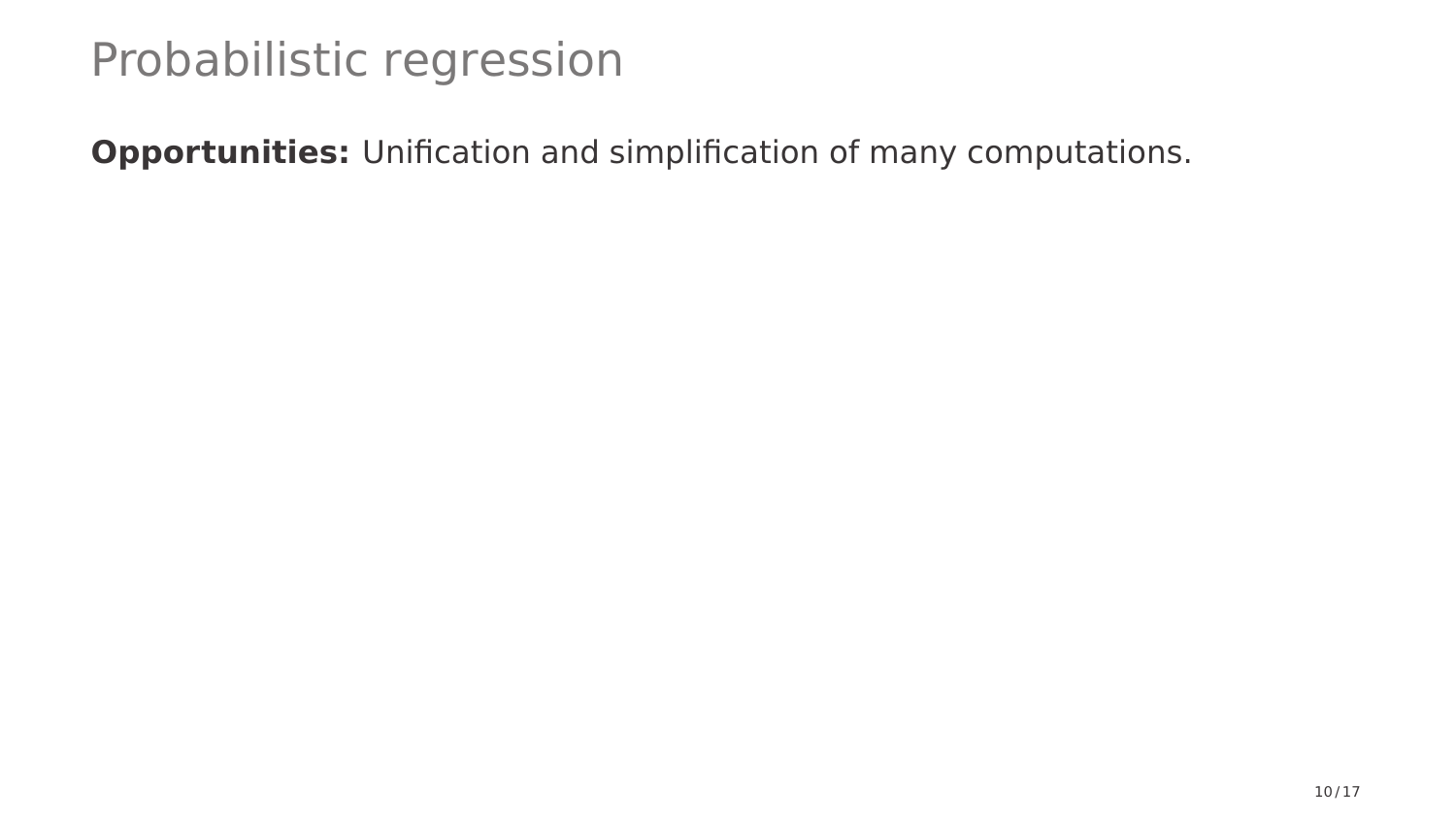**Opportunities:** Unification and simplification of many computations.

### **Domain-specific:**

- Probabilities for match results (assuming independence of goals).
- Corresponding probabilities for win/draw/lose.
- Also for more refined predictions of expected goals.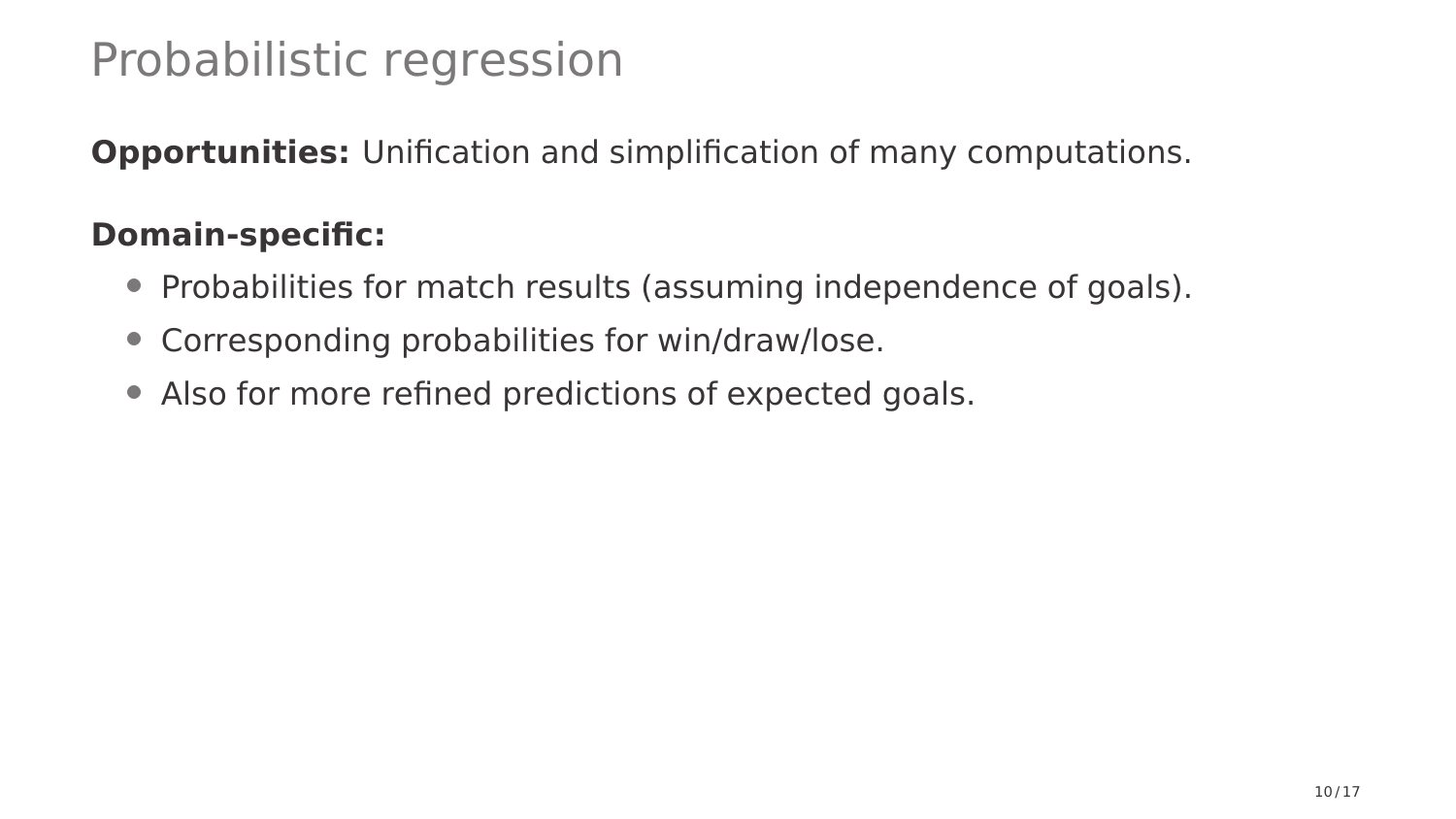**Opportunities:** Unification and simplification of many computations.

### **Domain-specific:**

- Probabilities for match results (assuming independence of goals).
- Corresponding probabilities for win/draw/lose.
- Also for more refined predictions of expected goals.

### **General modeling:**

- Probabilistic forecasts.
- Scoring rules.
- Goodness-of-fit assessments.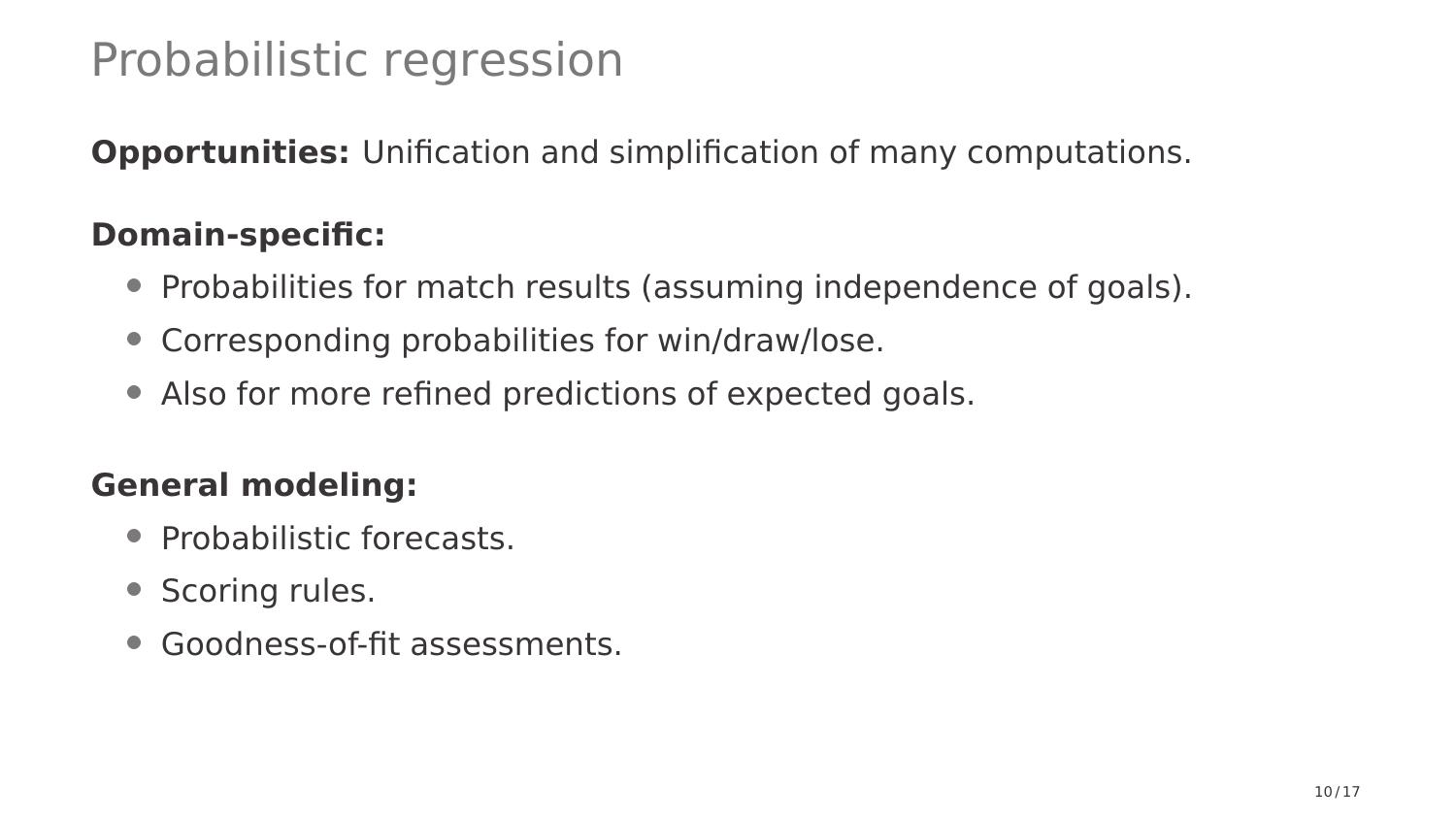**Question:** Is the model calibrated?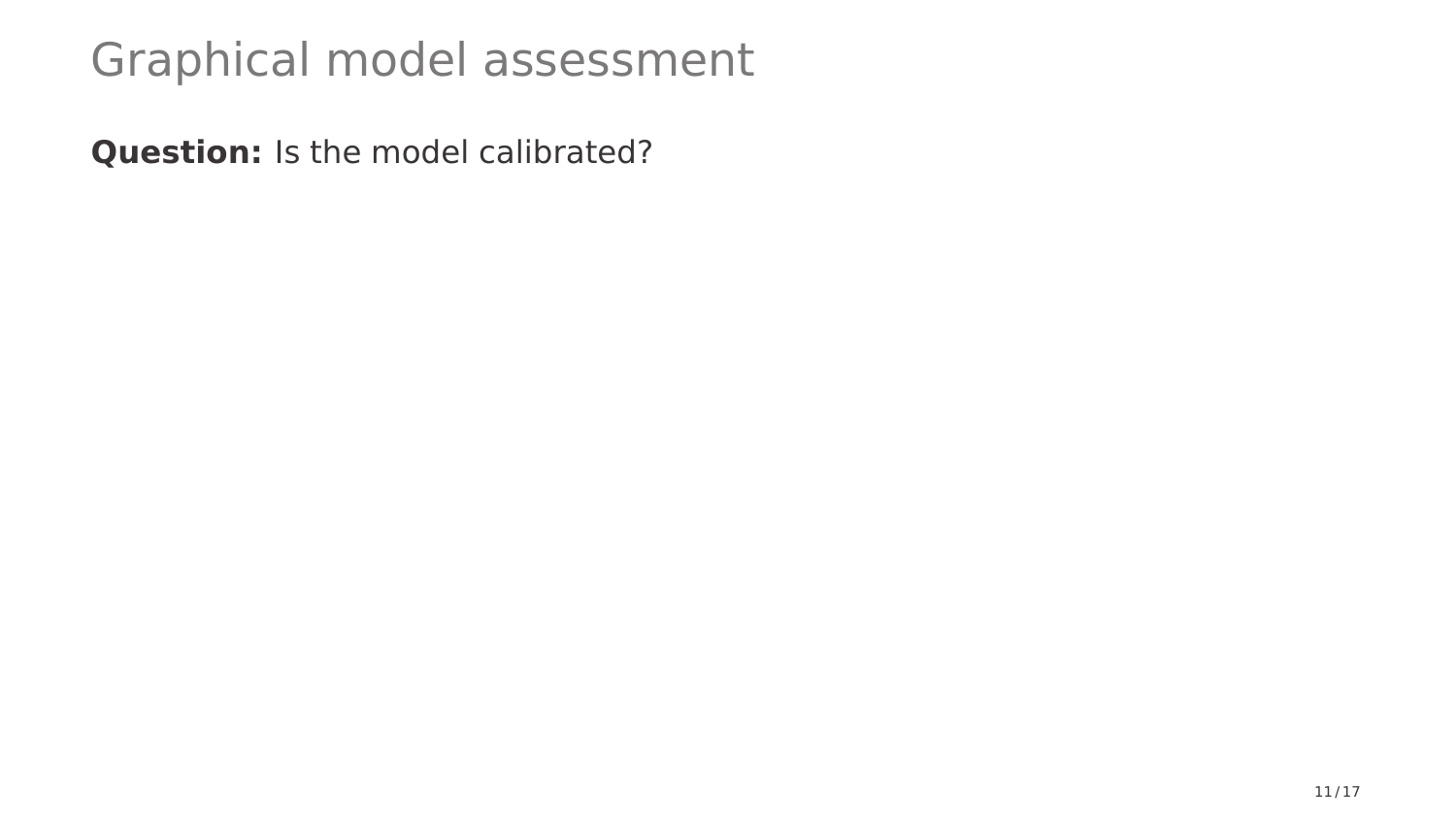**Question:** Is the model calibrated?

**Idea:** Compare observed and average expected frequencies.

```
R> expected \leq pdf(p_reg, 0:6)
R> head(expected, 4)
```
d\_0 d\_1 d\_2 d\_3 d\_4 d\_5 d\_6 1 0.1707 0.3017 0.2667 0.15721 0.06949 0.024571 0.0072403 2 0.4208 0.3642 0.1576 0.04548 0.00984 0.001703 0.0002457 3 0.3571 0.3677 0.1893 0.06498 0.01673 0.003444 0.0005911 4 0.2262 0.3362 0.2498 0.12377 0.04599 0.013669 0.0033857

R> expected <- colMeans(expected)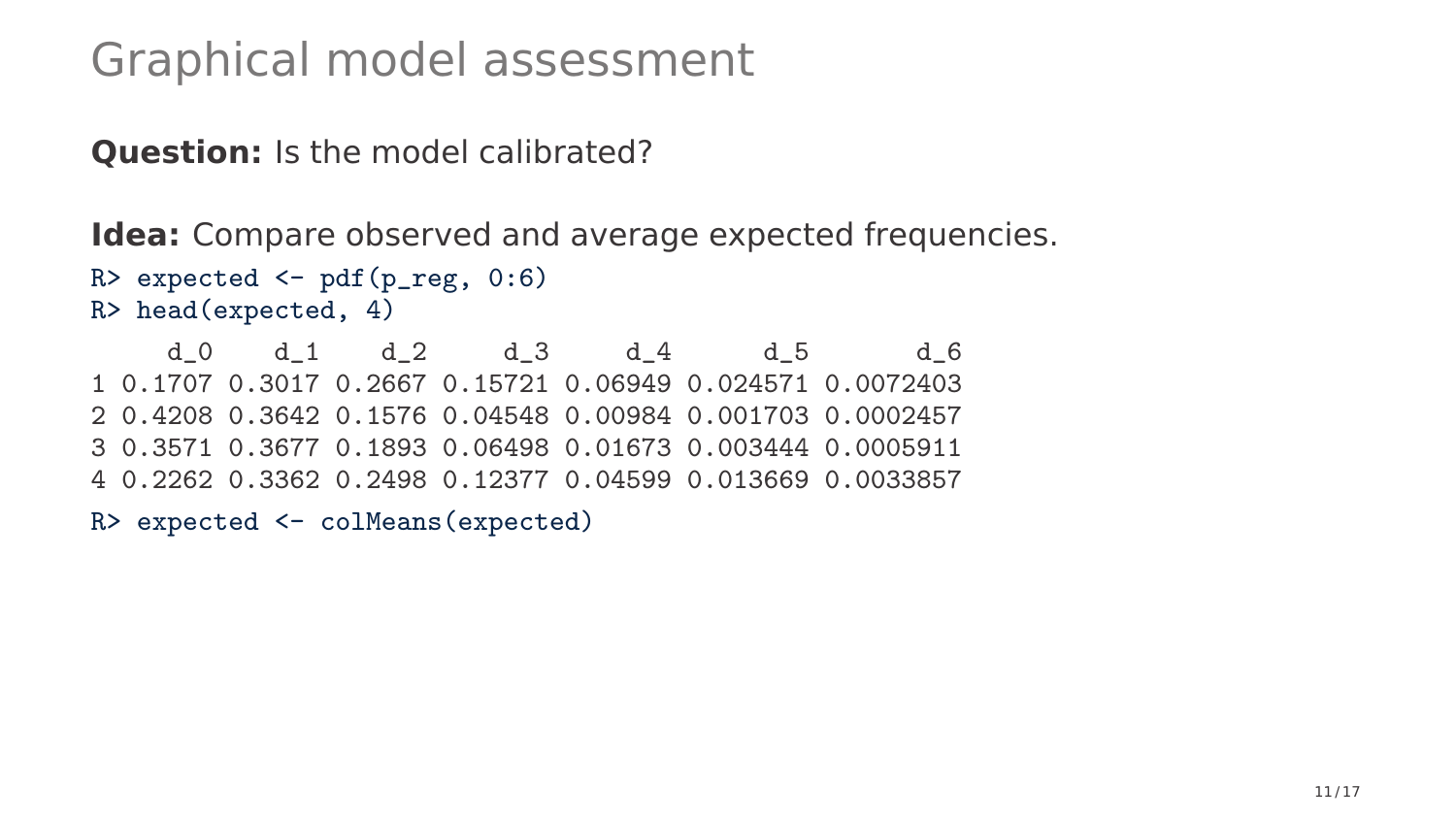**Question:** Is the model calibrated?

**Idea:** Compare observed and average expected frequencies.

```
R> expected \leq pdf(p_reg, 0:6)
R> head(expected, 4)
```
d\_0 d\_1 d\_2 d\_3 d\_4 d\_5 d\_6 1 0.1707 0.3017 0.2667 0.15721 0.06949 0.024571 0.0072403 2 0.4208 0.3642 0.1576 0.04548 0.00984 0.001703 0.0002457 3 0.3571 0.3677 0.1893 0.06498 0.01673 0.003444 0.0005911 4 0.2262 0.3362 0.2498 0.12377 0.04599 0.013669 0.0033857

```
R> expected <- colMeans(expected)
```
**Rootogram:** Visualize frequencies and their deviations on a square root scale.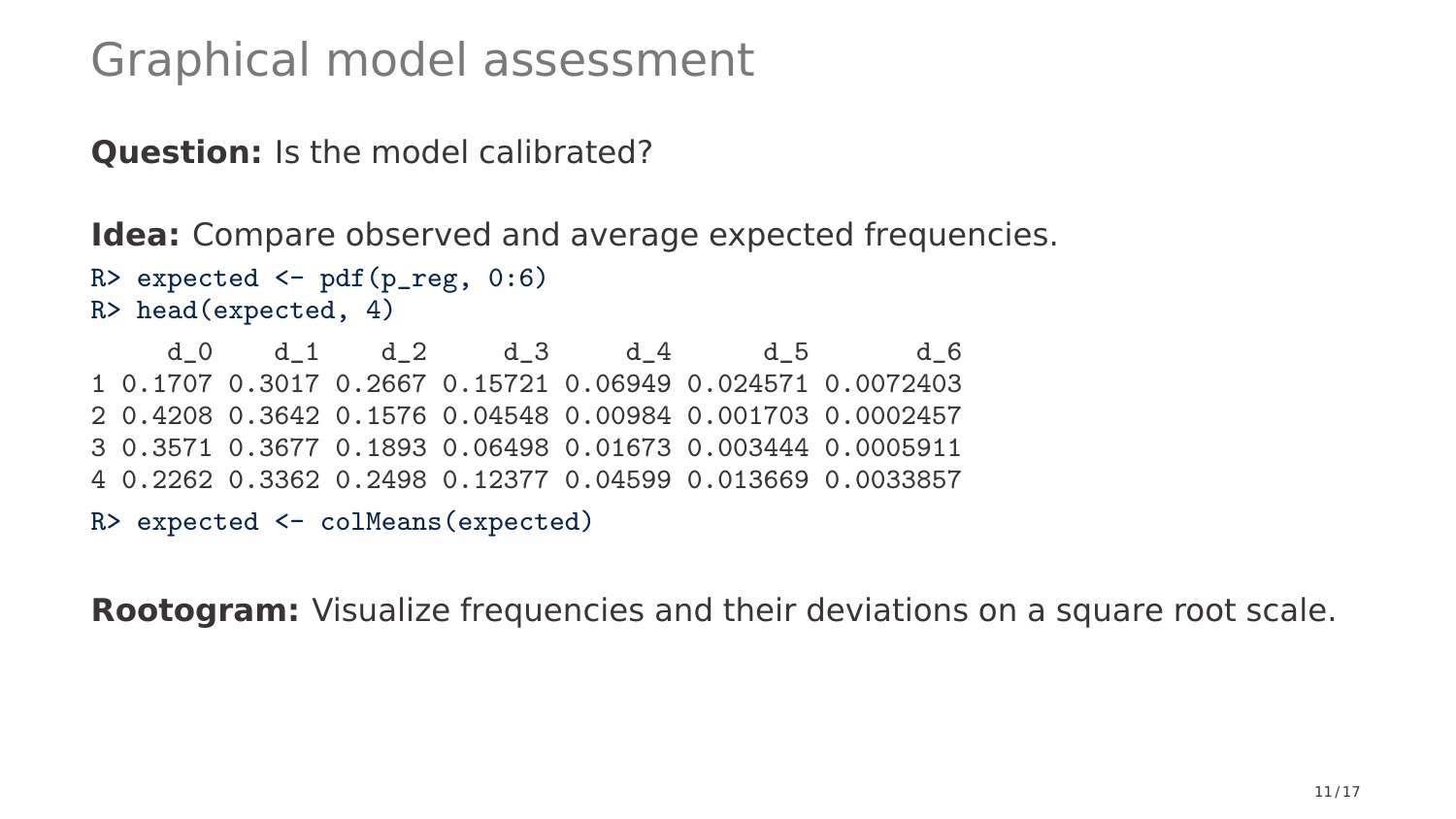```
R> bp <- barplot(sqrt(observed), offset = sqrt(expected) - sqrt(observed), + vlab = "Goals", vlab = "sqrt(Frequency)")
      xlab = "Goals", vlab = "sort(Frequency)")R> lines(bp, sqrt(expected), type = "o", pch = 19, lwd = 2, col = 2)
R > abline(h = 0, lty = 2)
```


Goals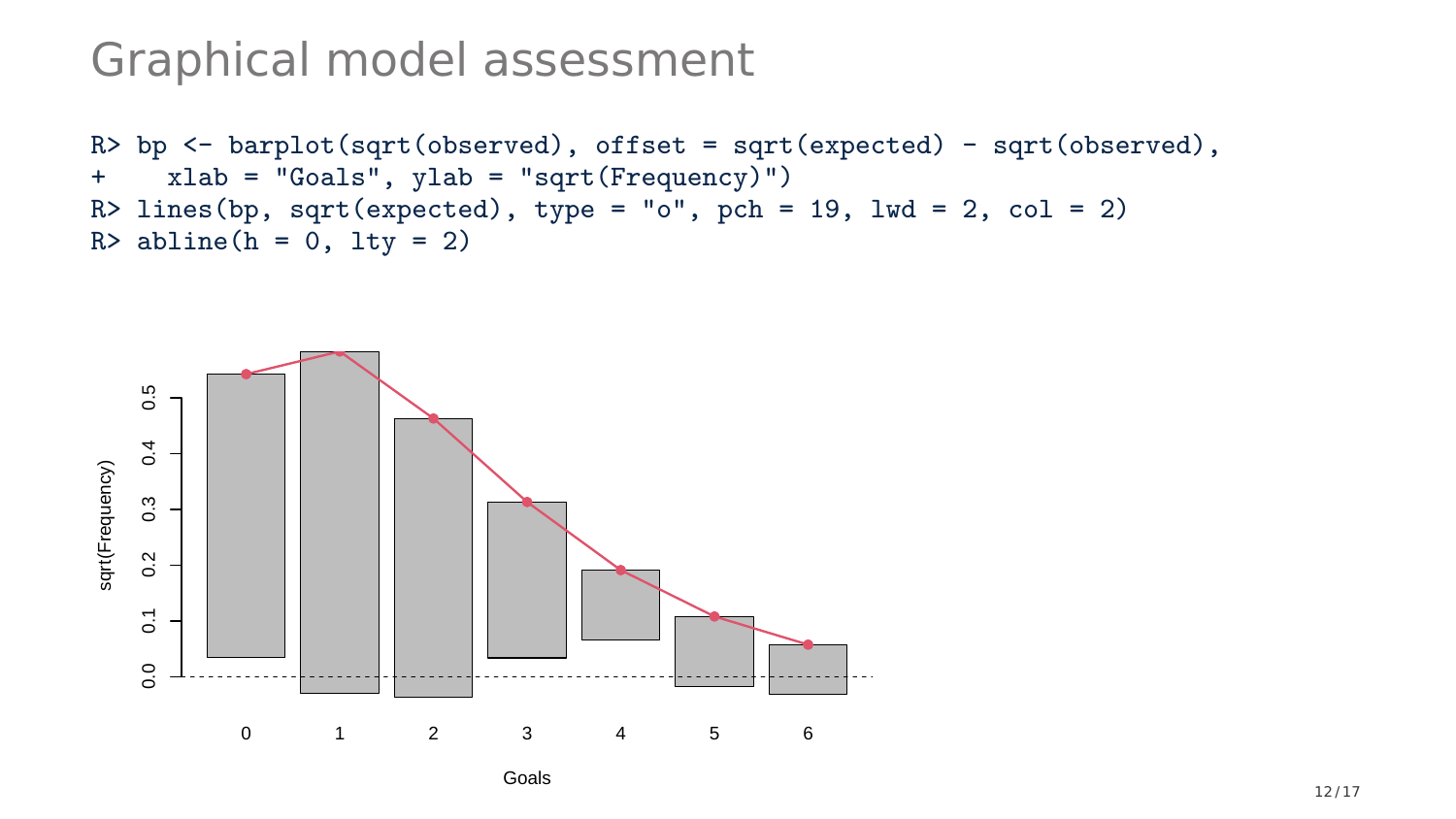R> library("topmodels") R> rootogram(m)

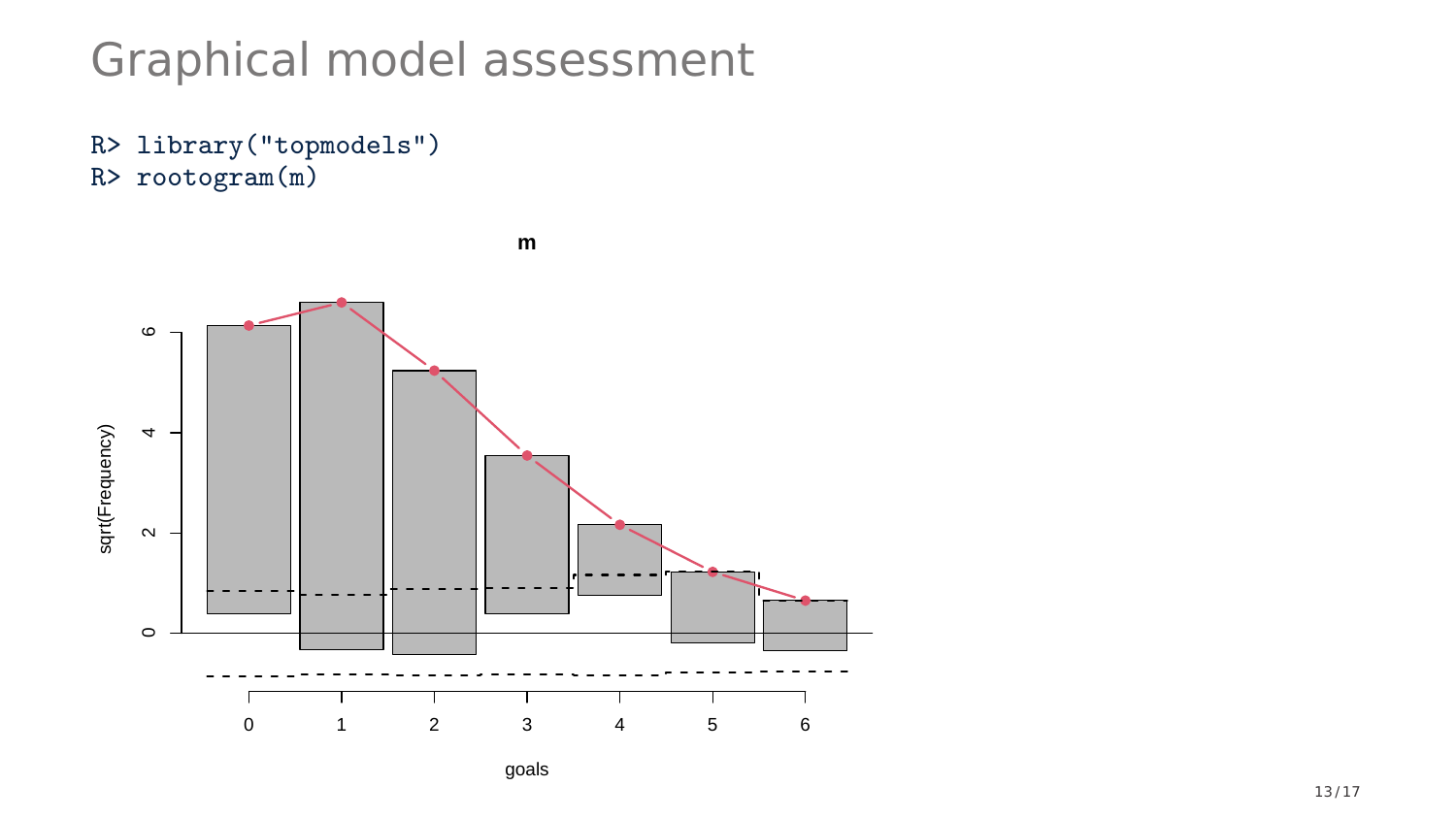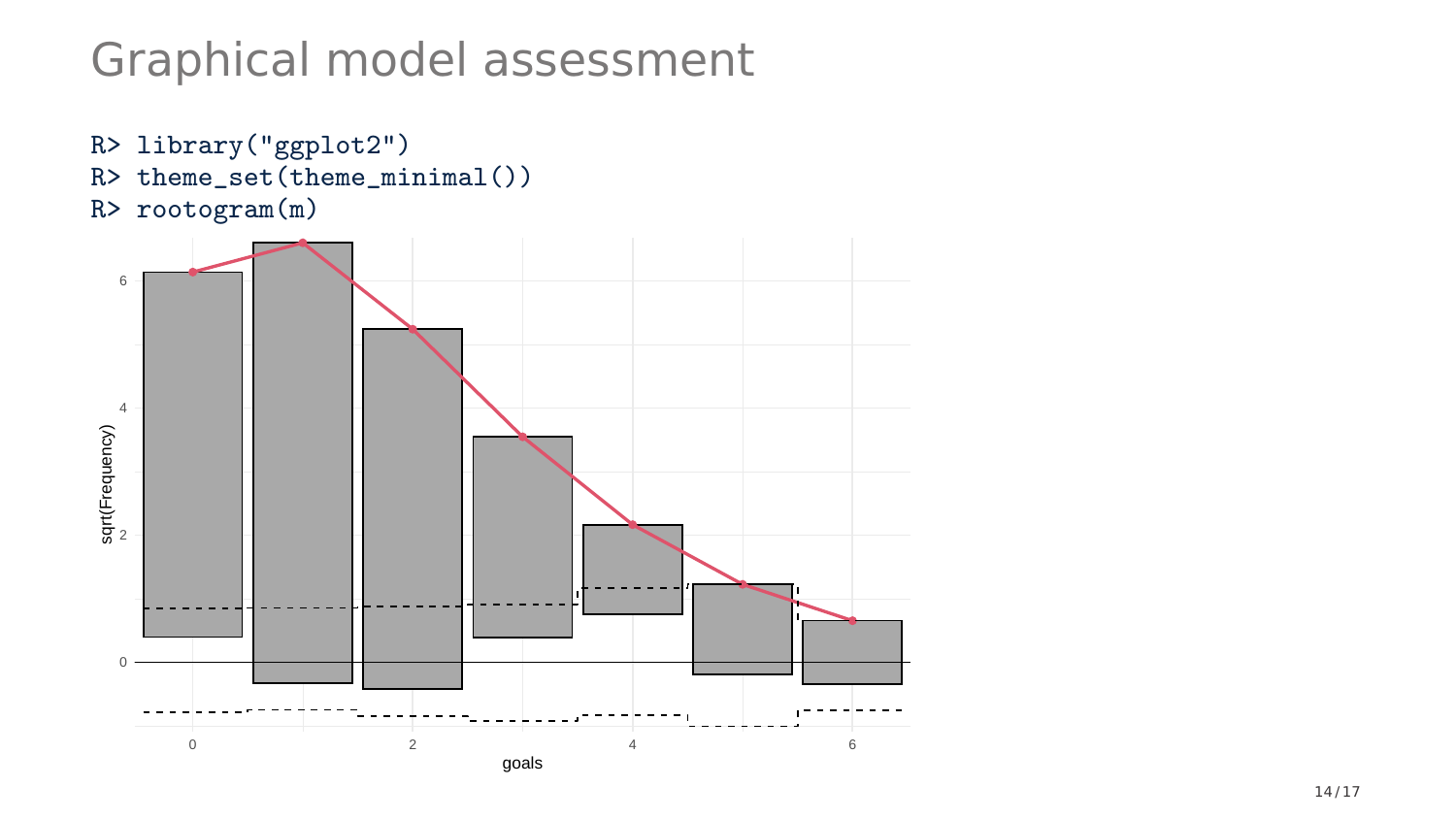**Furthermore:** Other visualizations supported in topmodels.

- Rootogram.
- PIT (probability integral transform) histogram.
- (Randomized) quantile residual Q-Q plot.
- Worm plot.
- Reliagram (reliability diagram).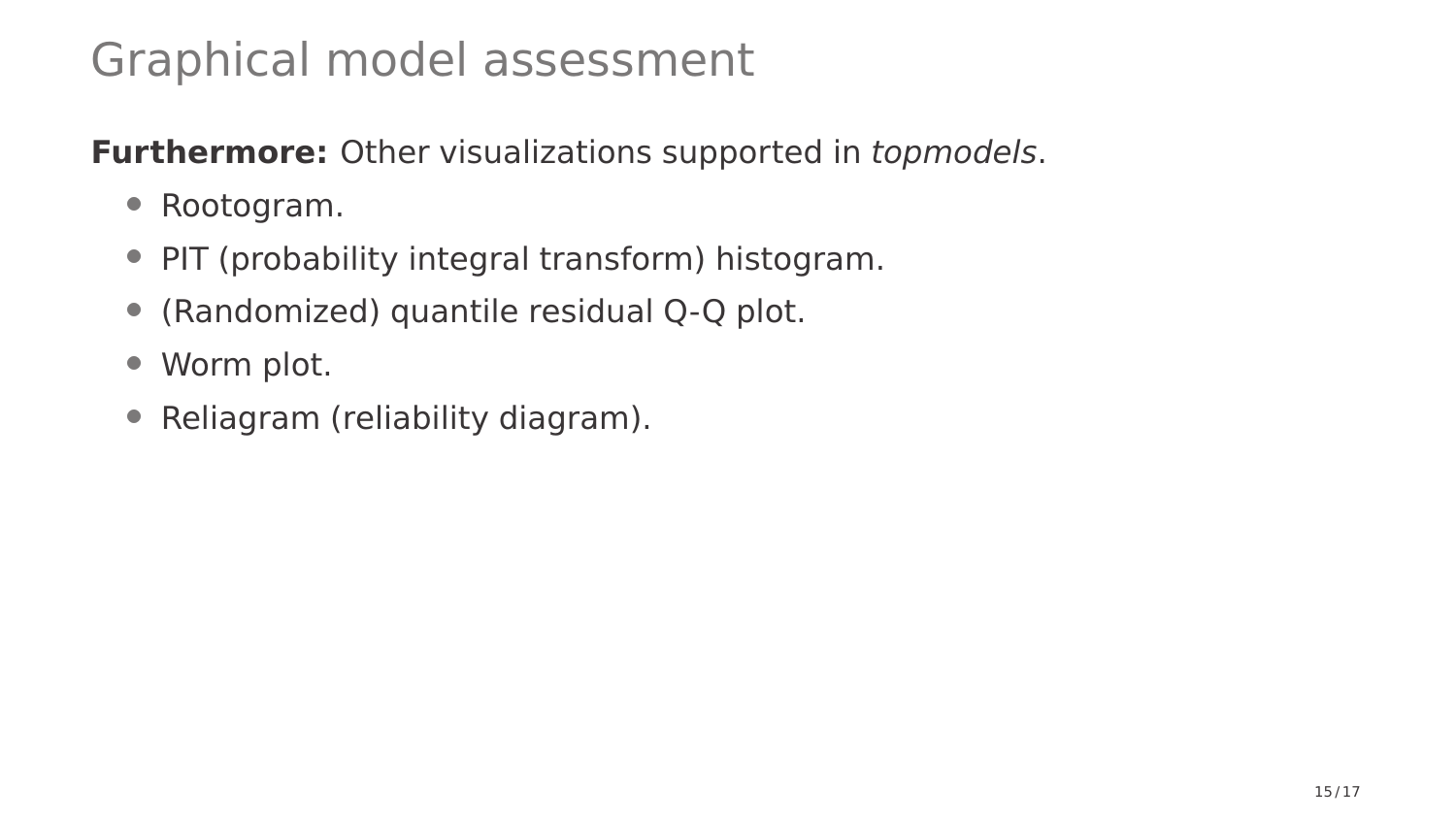### **Outlook**

**distributions3:** Support for more distributions and models.

**topmodels:** Fully leverage distributions3 infrastructure, introductory vignettes.

**Moreover:** Interface scoring rules from scoringRules.